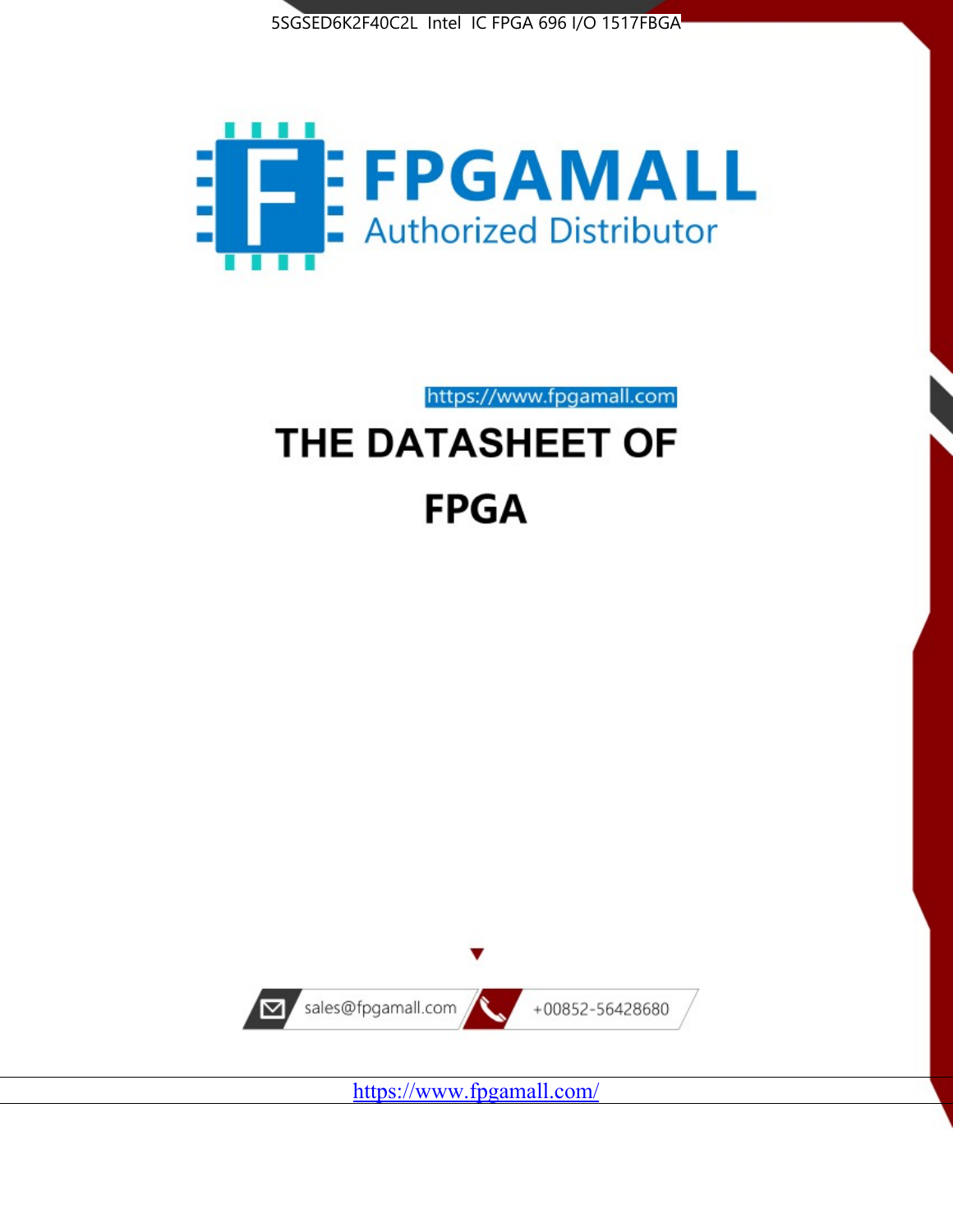# **Stratix V Device Overview**



Altera's 28-nm Stratix® V FPGAs include innovations such as an enhanced core architecture, integrated transceivers up to 28.05 gigabits per second (Gbps), and a unique array of integrated hard intellectual property (IP) blocks.

With these innovations, Stratix V FPGAs deliver a new class of application-targeted devices optimized for:

- Bandwidth-centric applications and protocols, including PCI Express® (PCIe®) Gen3
- Data-intensive applications for 40G/100G and beyond
- High-performance, high-precision digital signal processing (DSP) applications

Stratix V devices are available in four variants (GT, GX, GS, and E), each targeted for a different set of applications. For higher volume production, you can prototype with Stratix V FPGAs and use the low-risk, low-cost path to HardCopy® V ASICs.

#### **Related Information**

2020.06.15

#### **[Stratix V Device Handbook: Known Issues](http://www.altera.com/support/kdb/solutions/rd08242010_83.html)**

Lists the planned updates to the *Stratix V Device Handbook* chapters.

### **Stratix V Family Variants**

The Stratix V device family contains the GT, GX, GS, and E variants.

**Stratix V GT** devices, with both 28.05-Gbps and 12.5-Gbps transceivers, are optimized for applications that require ultra-high bandwidth and performance in areas such as 40G/100G/400G optical communica‐ tions systems and optical test systems. 28.05-Gbps and 12.5-Gbps transceivers are also known as GT and GX channels, respectively.

**Stratix V GX** devices offer up to 66 integrated transceivers with 14.1-Gbps data rate capability. These transceivers also support backplane and optical interface applications. These devices are optimized for high-performance, high-bandwidth applications such as 40G/100G optical transport, packet processing, and traffic management found in wireline, military communications, and network test equipment markets.

**Stratix V GS** devices have an abundance of variable precision DSP blocks, supporting up to 3,926 18x18 or 1,963 27x27 multipliers. In addition, Stratix V GS devices offer integrated transceivers with 14.1-Gbps data rate capability. These transceivers also support backplane and optical interface applications. These devices are optimized for transceiver-based DSP-centric applications found in wireline, military, broadcast, and high-performance computing markets.

**Stratix V E** devices offer the highest logic density within the Stratix V family with nearly one million logic elements (LEs) in the largest device. These devices are optimized for applications such as ASIC and system emulation, diagnostic imaging, and instrumentation.

**[ISO](http://www.altera.com/support/devices/reliability/certifications/rel-certifications.html) [9001:2015](http://www.altera.com/support/devices/reliability/certifications/rel-certifications.html) [Registered](http://www.altera.com/support/devices/reliability/certifications/rel-certifications.html)**



\*Other names and brands may be claimed as the property of others.

Intel Corporation. All rights reserved. Intel, the Intel logo, Altera, Arria, Cyclone, Enpirion, MAX, Nios, Quartus and Stratix words and logos are trademarks of Intel Corporation or its subsidiaries in the U.S. and/or other countries. Intel warrants performance of its FPGA and semiconductor products to current specifications in accordance with Intel's standard warranty, but reserves the right to make changes to any products and services at any time without notice. Intel assumes no responsibility or liability arising out of the application or use of any information, product, or service described herein except as expressly agreed to in writing by Intel. Intel customers are advised to obtain the latest version of device specifications before relying on any published information and before placing orders for products or services.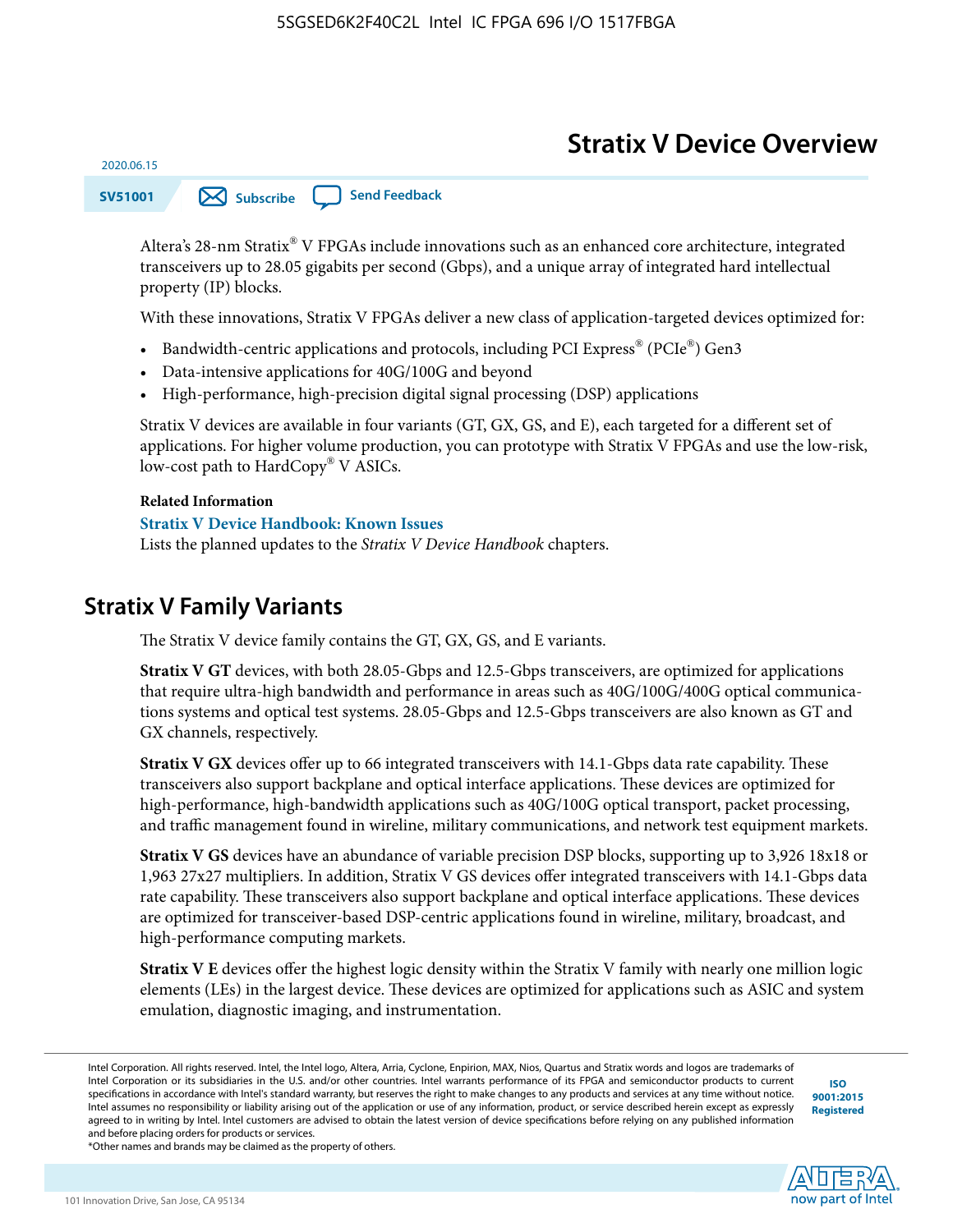#### **2 Stratix V Features Summary**

Common to all Stratix V family variants are a rich set of high-performance building blocks, including a redesigned adaptive logic module (ALM), 20 Kbit (M20K) embedded memory blocks, variable precision DSP blocks, and fractional phase-locked loops (PLLs). All of these building blocks are interconnected by Altera's superior multi-track routing architecture and comprehensive fabric clocking network.

Also common to Stratix V devices is the new Embedded HardCopy Block, which is a customizable hard IP block that leverages Altera's unique HardCopy ASIC capabilities. The Embedded HardCopy Block in Stratix V FPGAs is used to harden IP instantiation of PCIe Gen3, Gen2, and Gen1.

### **Stratix V Features Summary**

#### **Table 1: Summary of Features for Stratix V Devices**

| <b>Feature</b>                    | <b>Description</b>                                                                                                                                                                                                                                                                                                                                                                                                         |
|-----------------------------------|----------------------------------------------------------------------------------------------------------------------------------------------------------------------------------------------------------------------------------------------------------------------------------------------------------------------------------------------------------------------------------------------------------------------------|
| Technology                        | 28-nm TSMC process technology<br>0.85-V or 0.9-V core voltage                                                                                                                                                                                                                                                                                                                                                              |
| Low-power serial<br>transceivers  | 28.05-Gbps transceivers on Stratix V GT devices<br>$\bullet$<br>Electronic dispersion compensation (EDC) for XFP, SFP+, QSFP, CFP<br>optical module support<br>Adaptive linear and decision feedback equalization<br>$\bullet$<br>Transmitter pre-emphasis and de-emphasis<br>Dynamic reconfiguration of individual channels<br>$\bullet$<br>On-chip instrumentation (EyeQ non-intrusive data eye monitoring)<br>$\bullet$ |
| Backplane capability              | 600-Megabits per second (Mbps) to 12.5-Gbps data rate capability<br>$\bullet$                                                                                                                                                                                                                                                                                                                                              |
| General-purpose I/Os<br>(GPIOs)   | 1.6-Gbps LVDS<br>1,066-MHz external memory interface<br>$\bullet$<br>On-chip termination (OCT)<br>$\bullet$<br>1.2-V to 3.3-V interfacing for all Stratix V devices                                                                                                                                                                                                                                                        |
| Embedded HardCopy<br><b>Block</b> | PCIe Gen3, Gen2, and Gen1 complete protocol stack, x1/x2/x4/x8 end<br>$\bullet$<br>point and root port                                                                                                                                                                                                                                                                                                                     |
| Embedded transceiver<br>hard IP   | Interlaken physical coding sublayer (PCS)<br>$\bullet$<br>Gigabit Ethernet (GbE) and XAUI PCS<br>$\bullet$<br>10G Ethernet PCS<br>Serial RapidIO® (SRIO) PCS<br>$\bullet$<br>Common Public Radio Interface (CPRI) PCS<br>$\bullet$<br>Gigabit Passive Optical Networking (GPON) PCS<br>$\bullet$                                                                                                                           |
| Power management                  | Programmable Power Technology<br>$\bullet$<br>Quartus II integrated PowerPlay Power Analysis<br>$\bullet$                                                                                                                                                                                                                                                                                                                  |

**Altera Corporation** 

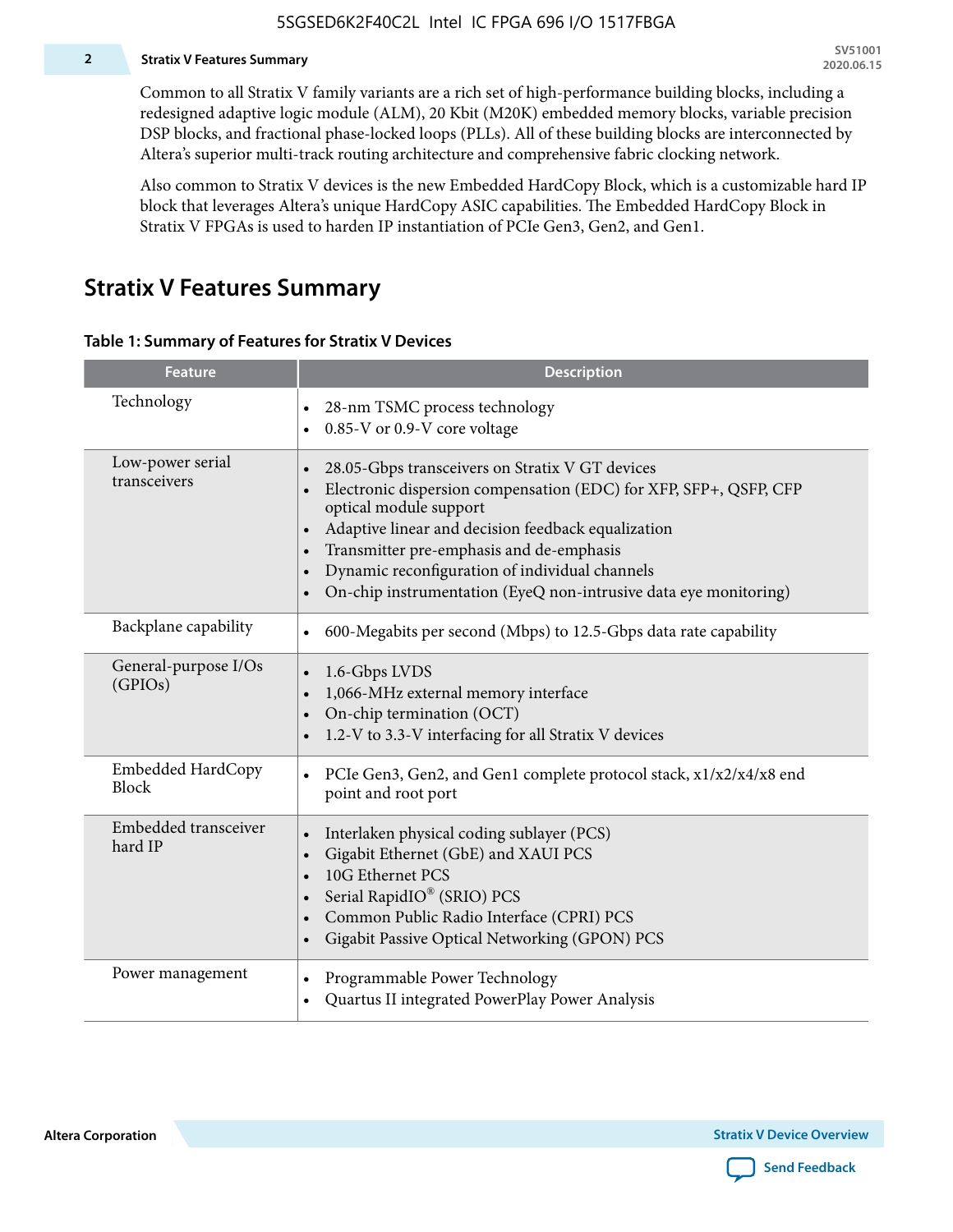| <b>Feature</b>                   | <b>Description</b>                                                                                                                                                                                                                                                                                                                                                                                  |
|----------------------------------|-----------------------------------------------------------------------------------------------------------------------------------------------------------------------------------------------------------------------------------------------------------------------------------------------------------------------------------------------------------------------------------------------------|
| High-performance core<br>fabric  | Enhanced ALM with four registers<br>Improved routing architecture reduces congestion and improves compile<br>times                                                                                                                                                                                                                                                                                  |
| Embedded memory<br>blocks        | M20K: 20-Kbit with hard error correction code (ECC)<br>$\bullet$<br>MLAB: 640-bit<br>$\bullet$                                                                                                                                                                                                                                                                                                      |
| Variable precision DSP<br>blocks | Up to 600 MHz performance<br>Natively support signal processing with precision ranging from 9x9 up to<br>54x54<br>New native 27x27 multiply mode<br>64-bit accumulator and cascade for systolic finite impulse responses (FIRs)<br>Embedded internal coefficient memory<br>Pre-adder/subtractor improves efficiency<br>Increased number of outputs allows more independent multipliers<br>$\bullet$ |
| <b>Fractional PLLs</b>           | Fractional mode with third-order delta-sigma modulation<br>$\bullet$<br>Integer mode<br>$\bullet$<br>Precision clock synthesis, clock delay compensation, and zero delay buffer<br>$\bullet$<br>(ZDB)                                                                                                                                                                                               |
| Clock networks                   | 800-MHz fabric clocking<br>Global, quadrant, and peripheral clock networks<br>Unused clock networks can be powered down to reduce dynamic power                                                                                                                                                                                                                                                     |
| Device configuration             | Serial and parallel flash interface<br>$\bullet$<br>Enhanced advanced encryption standard (AES) design security features<br>$\bullet$<br>Tamper protection<br>$\bullet$<br>Partial and dynamic reconfiguration<br>$\bullet$<br>Configuration via Protocol (CvP)<br>$\bullet$                                                                                                                        |
| High-performance<br>packaging    | Multiple device densities with identical package footprints enables seamless<br>$\bullet$<br>migration between different FPGA densities<br>FBGA packaging with on-package decoupling capacitors<br>$\bullet$<br>Lead and RoHS-compliant lead-free options                                                                                                                                           |
| HardCopy V migration             |                                                                                                                                                                                                                                                                                                                                                                                                     |

# **Stratix V Family Plan**

The following tables list the features of the different Stratix V devices.

The information in this section is correct at the time of publication. For the latest information and to get more details, refer to the Altera Product Selector.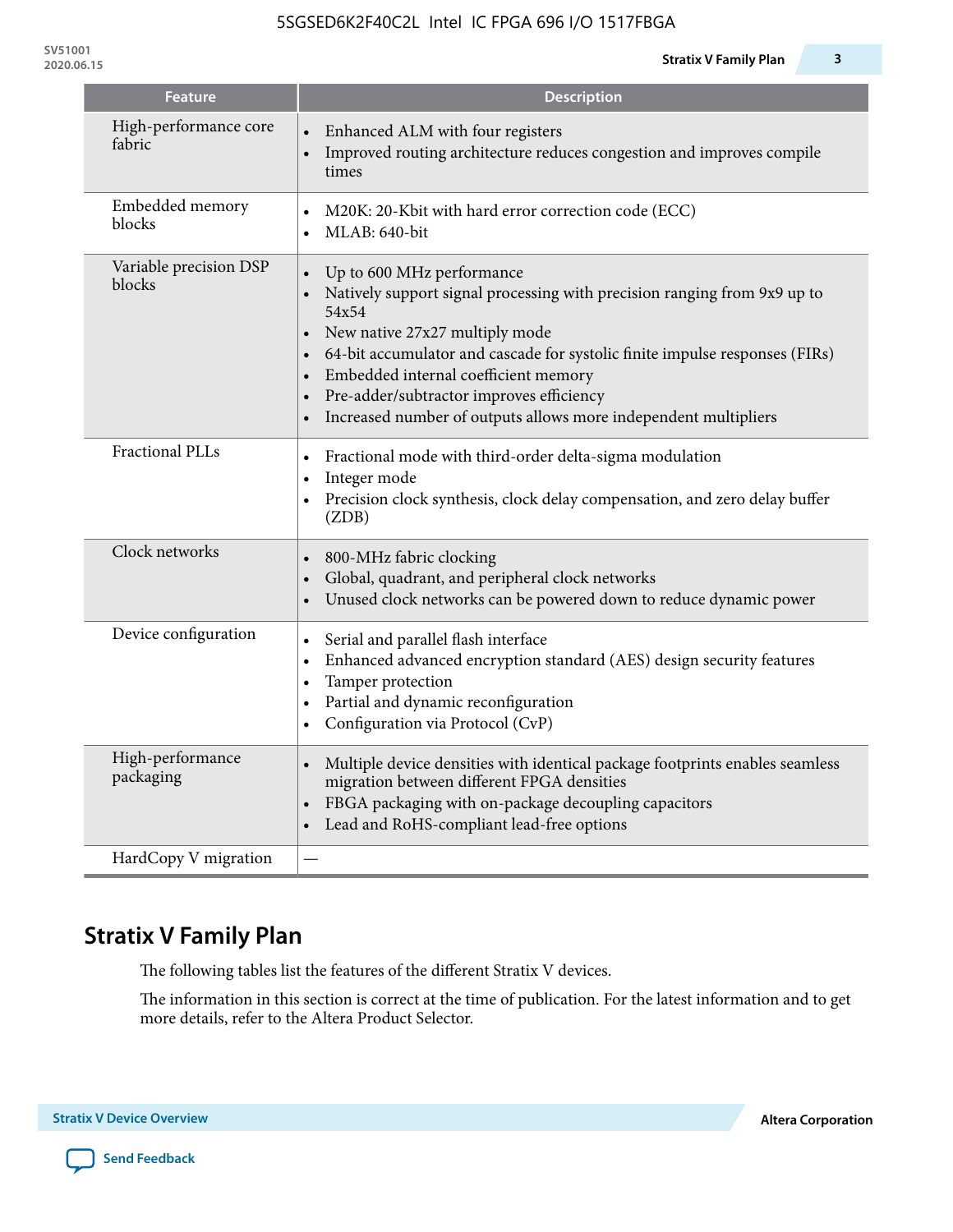### **Table 2: Stratix V GT Device Features**

| <b>Feature</b>                                                            | 5SGTC5         | 5SGTC7         |  |  |  |  |  |  |  |
|---------------------------------------------------------------------------|----------------|----------------|--|--|--|--|--|--|--|
| Logic Elements (K)                                                        | 425            | 622            |  |  |  |  |  |  |  |
| ALMs                                                                      | 160,400        | 234,720        |  |  |  |  |  |  |  |
| Registers (K)                                                             | 642            | 939            |  |  |  |  |  |  |  |
| 28.05/12.5-Gbps Transceivers                                              | 4/32           | 4/32           |  |  |  |  |  |  |  |
| PCIe hard IP Blocks                                                       | $\mathbf{1}$   | $\mathbf{1}$   |  |  |  |  |  |  |  |
| <b>Fractional PLLs</b>                                                    | 28             | 28             |  |  |  |  |  |  |  |
| M20K Memory Blocks                                                        | 2,304          | 2,560          |  |  |  |  |  |  |  |
| M20K Memory (MBits)                                                       | 45             | 50             |  |  |  |  |  |  |  |
| Variable Precision Multipliers (18x18)                                    | 512            | 512            |  |  |  |  |  |  |  |
| Variable Precision Multipliers (27x27)                                    | 256            | 256            |  |  |  |  |  |  |  |
| DDR3 SDRAM x72 DIMM Interfaces                                            | $\overline{4}$ | $\overline{4}$ |  |  |  |  |  |  |  |
| User I/Os <sup>(1)</sup> , Full-Duplex LVDS, 28.05/12.5-Gbps Transceivers |                |                |  |  |  |  |  |  |  |
| Package <sup>(2)(3)</sup>                                                 | 5SGTC5         | 5SGTC7         |  |  |  |  |  |  |  |
| KF40-F1517 <sup>(4)</sup><br>$(40 \text{ mm})$                            | 600, 150, 36   | 600, 150, 36   |  |  |  |  |  |  |  |

**Altera Corporation** 



<sup>(1)</sup> The number of GPIOs does not include transceiver I/Os. In the Quartus II software, the number of user I/Os includes transceiver I/Os.

 $^{(2)}$  Packages are flipchip ball grid array (1.0-mm pitch).

<sup>(3)</sup> Each package row offers pin migration (common board footprint) for all devices in the row.

<sup>(4)</sup> Migration between select Stratix V GT devices and Stratix V GX devices is available. For more information, refer to **Table 6** and to *AN 644: Migration Between Stratix V GX and Stratix V GT Devices*.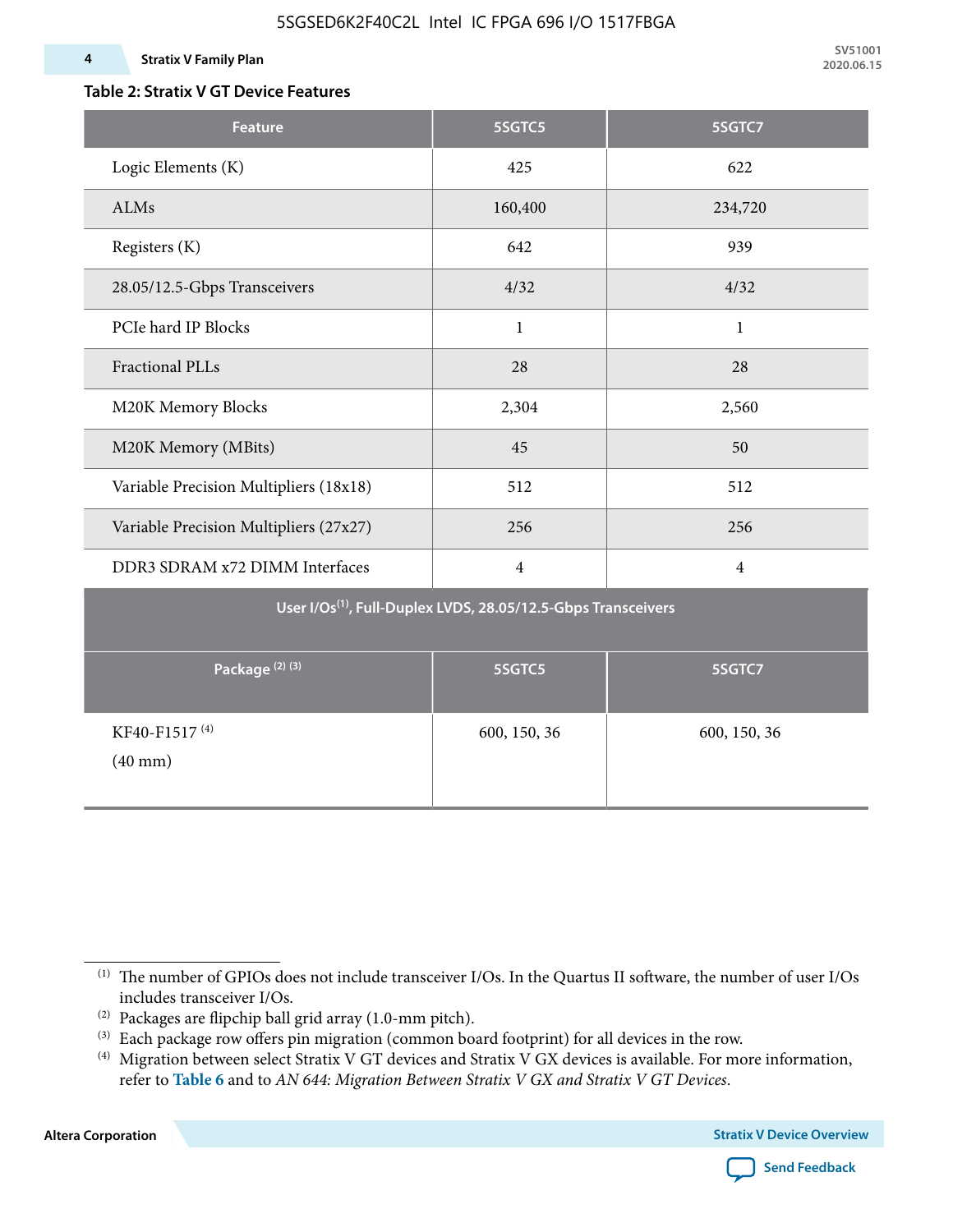#### **Table 3: Stratix V GX Device Features**

| <b>Features</b>                                       | 5SGXA<br>3       | 5SGXA<br>4  | 5SGXA<br>5                 | 5SGXA<br>$\mathbf{7}$      | 5SGXA<br>9                 | 5SGXA<br>B                 | 5SGXB<br>5     | 5SGXB<br>$6\phantom{1}6$ | 5SGXB<br>9     | 5SGXBB         |
|-------------------------------------------------------|------------------|-------------|----------------------------|----------------------------|----------------------------|----------------------------|----------------|--------------------------|----------------|----------------|
| Logic<br>Elements<br>(K)                              | 340              | 420         | 490                        | 622                        | 840                        | 952                        | 490            | 597                      | 840            | 952            |
| <b>ALMs</b>                                           | 128,300          | 158,500     | 185,000                    | 234,720                    | 317,000                    | 359,200                    | 185,000        | 225,400                  | 317,000        | 359,200        |
| Registers<br>(K)                                      | 513              | 634         | 740                        | 939                        | 1,268                      | 1,437                      | 740            | 902                      | 1,268          | 1,437          |
| $14.1$ -Gbps<br>Transceive<br>rs                      | 12, 24,<br>or 36 | 24 or<br>36 | 24, 36,<br>or 48           | 24, 36,<br>or 48           | 36 or<br>48                | 36 or<br>48                | 66             | 66                       | 66             | 66             |
| PCIe hard<br><b>IP Blocks</b>                         | 1 or 2           | 1 or 2      | 1, 2, or<br>$\overline{4}$ | 1, 2, or<br>$\overline{4}$ | 1, 2, or<br>$\overline{4}$ | 1, 2, or<br>$\overline{4}$ | 1 or 4         | 1 or 4                   | 1 or 4         | 1 or 4         |
| Fractional<br>PLLs                                    | $20^{(5)}$       | 24          | 28                         | 28                         | 28                         | 28                         | 24             | 24                       | 32             | 32             |
| M20K<br>Memory<br><b>Blocks</b>                       | 957              | 1,900       | 2,304                      | 2,560                      | 2,640                      | 2,640                      | 2,100          | 2,660                    | 2,640          | 2,640          |
| M20K<br>Memory<br>(MBits)                             | 19               | 37          | 45                         | 50                         | 52                         | 52                         | 41             | 52                       | 52             | 52             |
| Variable<br>Precision<br>Multipliers<br>(18x18)       | 512              | 512         | 512                        | 512                        | 704                        | 704                        | 798            | 798                      | 704            | 704            |
| Variable<br>Precision<br>Multipliers<br>(27x27)       | 256              | 256         | 256                        | 256                        | 352                        | 352                        | 399            | 399                      | 352            | 352            |
| DDR3<br><b>SDRAM</b><br>x72 DIMM<br>Interfaces<br>(6) | 6                | 6           | 6                          | 6                          | 6                          | 6                          | $\overline{4}$ | $\overline{4}$           | $\overline{4}$ | $\overline{4}$ |

 $^{\left(5\right)}$  The F1517 package contains 24 PLLs. The other packages with this device contain 20 PLLs.

(6) These are the maximum number of x72 interfaces available. The actual number of interfaces depends on the device package.

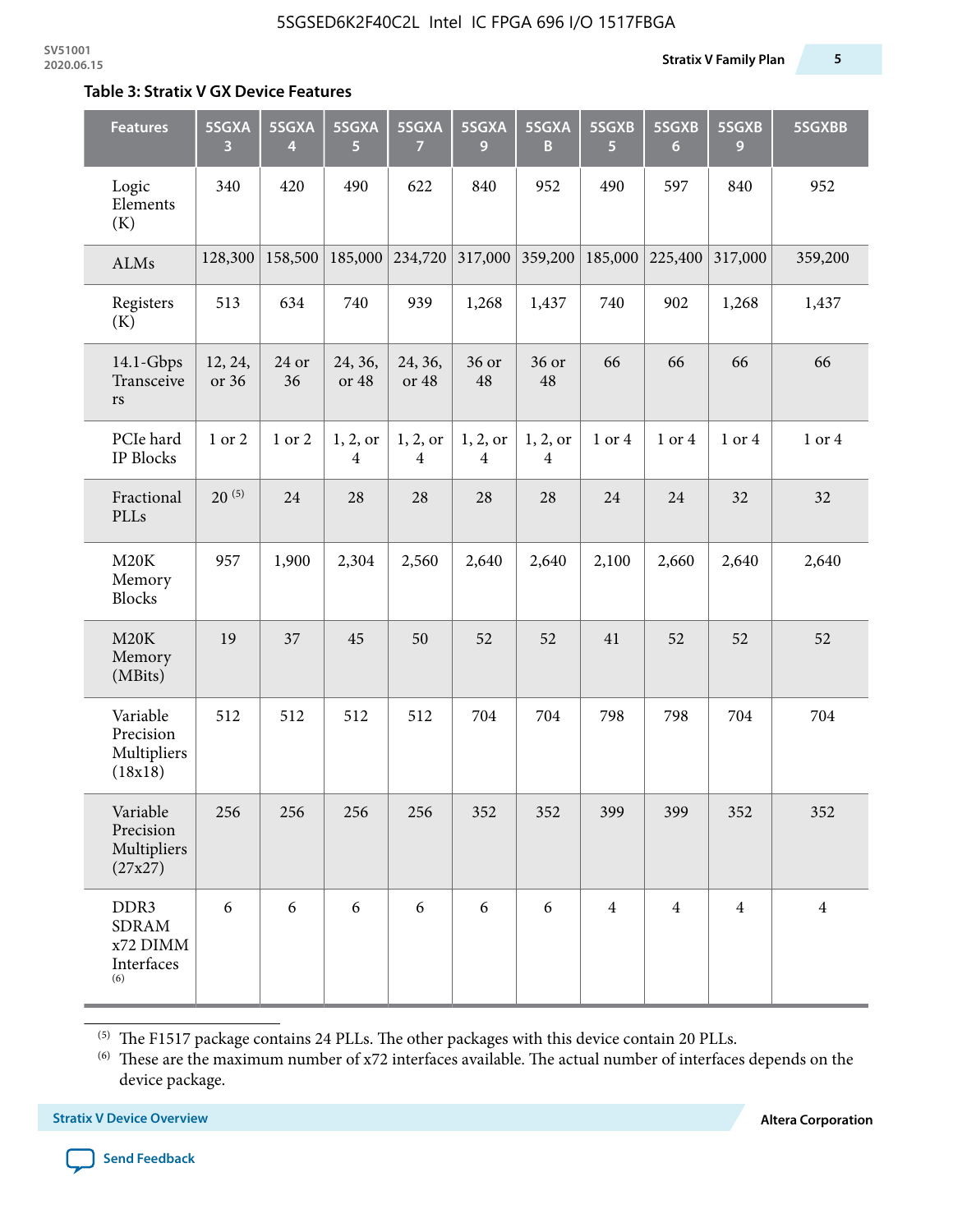#### 5SGSED6K2F40C2L Intel IC FPGA 696 I/O 1517FBGA

#### **6 Stratix V Family Plan**

|                                                                                 | User I/Os <sup>(1)</sup> , Full-Duplex LVDS, 14.1-Gbps Transceivers |                 |                 |                 |                                 |                                 |                |                |        |        |  |  |
|---------------------------------------------------------------------------------|---------------------------------------------------------------------|-----------------|-----------------|-----------------|---------------------------------|---------------------------------|----------------|----------------|--------|--------|--|--|
| Package <sup>(2)(3)</sup><br>$(7)$ (8)                                          | 5SGXA3                                                              |                 | 5SGXA4 5SGXA5   | 5SGXA7          | 5SGXA9                          | 5SGXA<br>B                      | 5SGXB5         | 5SGXB6         | 5SGXB9 | 5SGXBB |  |  |
| EH29-<br>H780<br>$(33$ mm $)$                                                   | 360, 90,<br>$12^{\text{H}}$                                         |                 |                 |                 |                                 |                                 |                |                |        |        |  |  |
| HF35-<br>$F1152^{(9)}$<br>$(35$ mm $)$                                          | 432,<br>108, 24                                                     | 552,<br>138, 24 | 552,<br>138, 24 | 552,<br>138, 24 |                                 |                                 |                |                |        |        |  |  |
| KF35-<br>F1152<br>$(35$ mm $)$                                                  | 432,<br>108, 36                                                     | 432,<br>108, 36 | 432,<br>108, 36 | 432,<br>108, 36 |                                 |                                 |                |                |        |        |  |  |
| KF40-<br>F1517<br>$(40$ mm $)$<br>KH40-<br>H1517 <sup>(9)</sup><br>$(45$ mm $)$ | 696,<br>174, 36                                                     | 696,<br>174, 36 | 696,<br>174, 36 | 696,<br>174, 36 | 696,<br>174,<br>36 <sup>H</sup> | 696,<br>174,<br>36 <sup>H</sup> |                |                |        |        |  |  |
| <b>NF40-</b><br>$F1517^{(4)}$<br>$(40$ mm $)$                                   |                                                                     |                 | 600,<br>150, 48 | 600,<br>150, 48 |                                 |                                 |                |                |        |        |  |  |
| RF40-<br>F1517<br>$(40$ mm $)$                                                  |                                                                     |                 |                 |                 |                                 |                                 | 432,<br>108,66 | 432,<br>108,66 |        |        |  |  |

**Altera Corporation** 



<sup>(7)</sup> LVDS counts are full duplex channels. Each full duplex channel is one transmitter (TX) pair plus one receiver (RX) pair.

<sup>(8)</sup> A superscript  $H$  after the number of transceivers indicates that this device is only available in a hybrid package. Hybrid packages are slightly larger than conventional FBGAs. Refer to Altera's packaging documentation for more information.

<sup>(9)</sup> Migration between select Stratix V GX devices and Stratix V GS devices is available. For more information, refer to **Table 6**.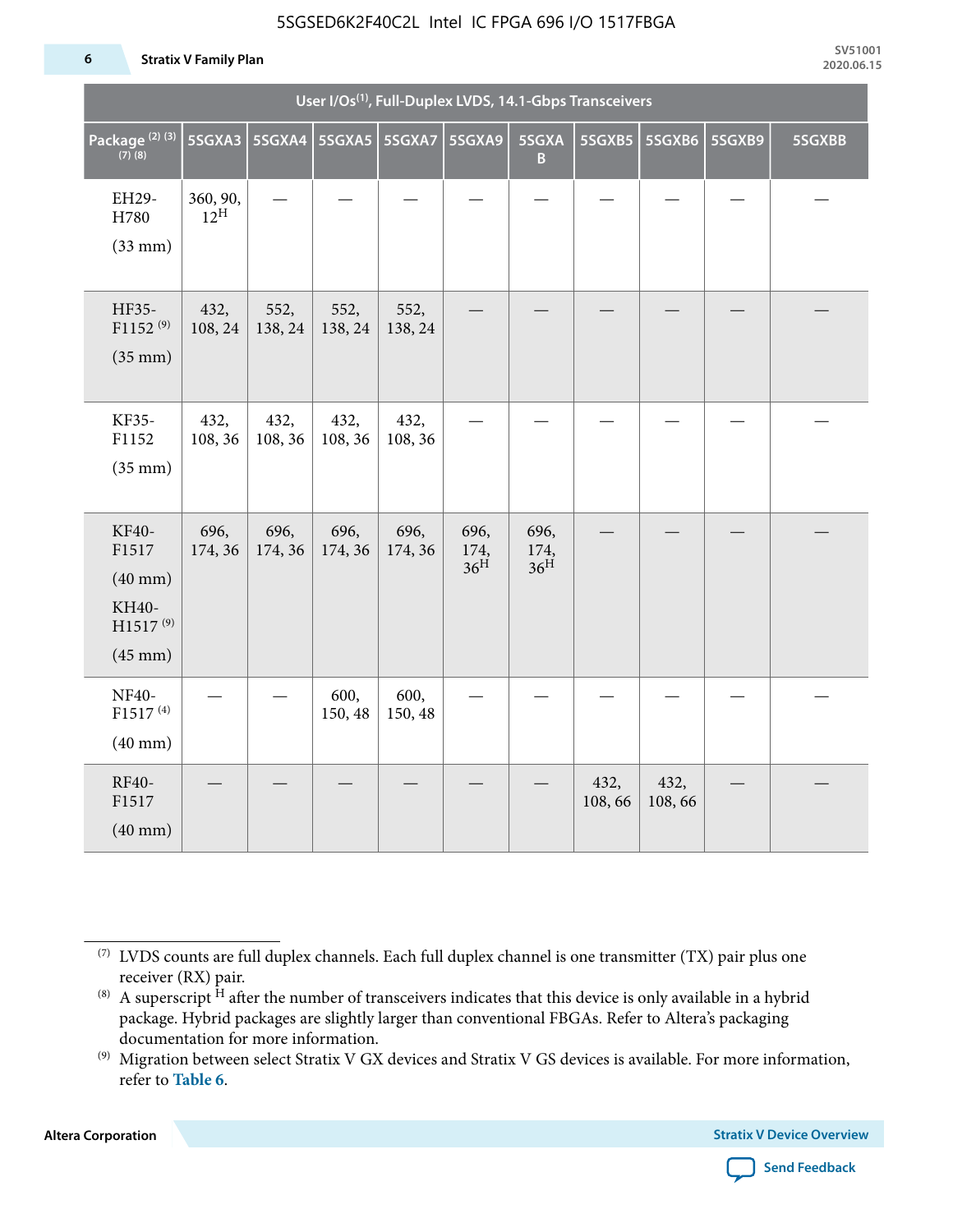|                                                           | User I/Os <sup>(1)</sup> , Full-Duplex LVDS, 14.1-Gbps Transceivers |  |                 |                 |                 |                 |                |                |                                 |                           |  |  |
|-----------------------------------------------------------|---------------------------------------------------------------------|--|-----------------|-----------------|-----------------|-----------------|----------------|----------------|---------------------------------|---------------------------|--|--|
| Package <sup>(2)(3)</sup><br>$(7)$ $(8)$                  | 5SGXA3                                                              |  | 5SGXA4 5SGXA5   | 5SGXA7          | 5SGXA9          | 5SGXA<br>B      | 5SGXB5         | 5SGXB6         | 5SGXB9                          | 5SGXBB                    |  |  |
| RF43-<br>F1760<br>(42.5)<br>mm)                           |                                                                     |  |                 |                 |                 |                 | 600,<br>150,66 | 600,<br>150,66 |                                 |                           |  |  |
| RH43-<br>H1760<br>$(45 \text{ mm})$                       |                                                                     |  |                 |                 |                 |                 |                |                | 600,<br>150,<br>66 <sup>H</sup> | 600, 150, 66 <sup>H</sup> |  |  |
| <b>NF45-</b><br>F1932 <sup>(9)</sup><br>$(45 \text{ mm})$ |                                                                     |  | 840,<br>210, 48 | 840,<br>210, 48 | 840,<br>210, 48 | 840,<br>210, 48 |                |                |                                 |                           |  |  |

#### **Table 4: Stratix V GS Device Features**

| <b>Features</b>                           | 5SGSD3         | 5SGSD4        | 5SGSD5       | 5SGSD6     | 5SGSD8     |
|-------------------------------------------|----------------|---------------|--------------|------------|------------|
| Logic Elements (K)                        | 236            | 360           | 457          | 583        | 695        |
| <b>ALMs</b>                               | 89,000         | 135,840       | 172,600      | 220,000    | 262,400    |
| Registers (K)                             | 356            | 543           | 690          | 880        | 1,050      |
| $14.1$ -Gbps<br>transceivers              | 12 or 24       | 12, 24, or 36 | 24 or 36     | 36 or 48   | 36 or 48   |
| PCIe hard IP<br>blocks                    | $\mathbf{1}$   | $\mathbf{1}$  | $\mathbf{1}$ | 1, 2, or 4 | 1, 2, or 4 |
| <b>Fractional PLLs</b>                    | 20             |               | 24           | 28         | 28         |
| M20K Memory<br><b>Blocks</b>              | 688            | 957           | 2,014        | 2,320      | 2,567      |
| M20K Memory<br>(MBits)                    | 13             | 19            | 39           | 45         | 50         |
| Variable Precision<br>Multipliers (18x18) | 1,200<br>2,088 |               | 3,180        | 3,550      | 3,926      |
| Variable Precision<br>Multipliers (27x27) | 600            | 1,044         | 1,590        | 1,775      | 1,963      |

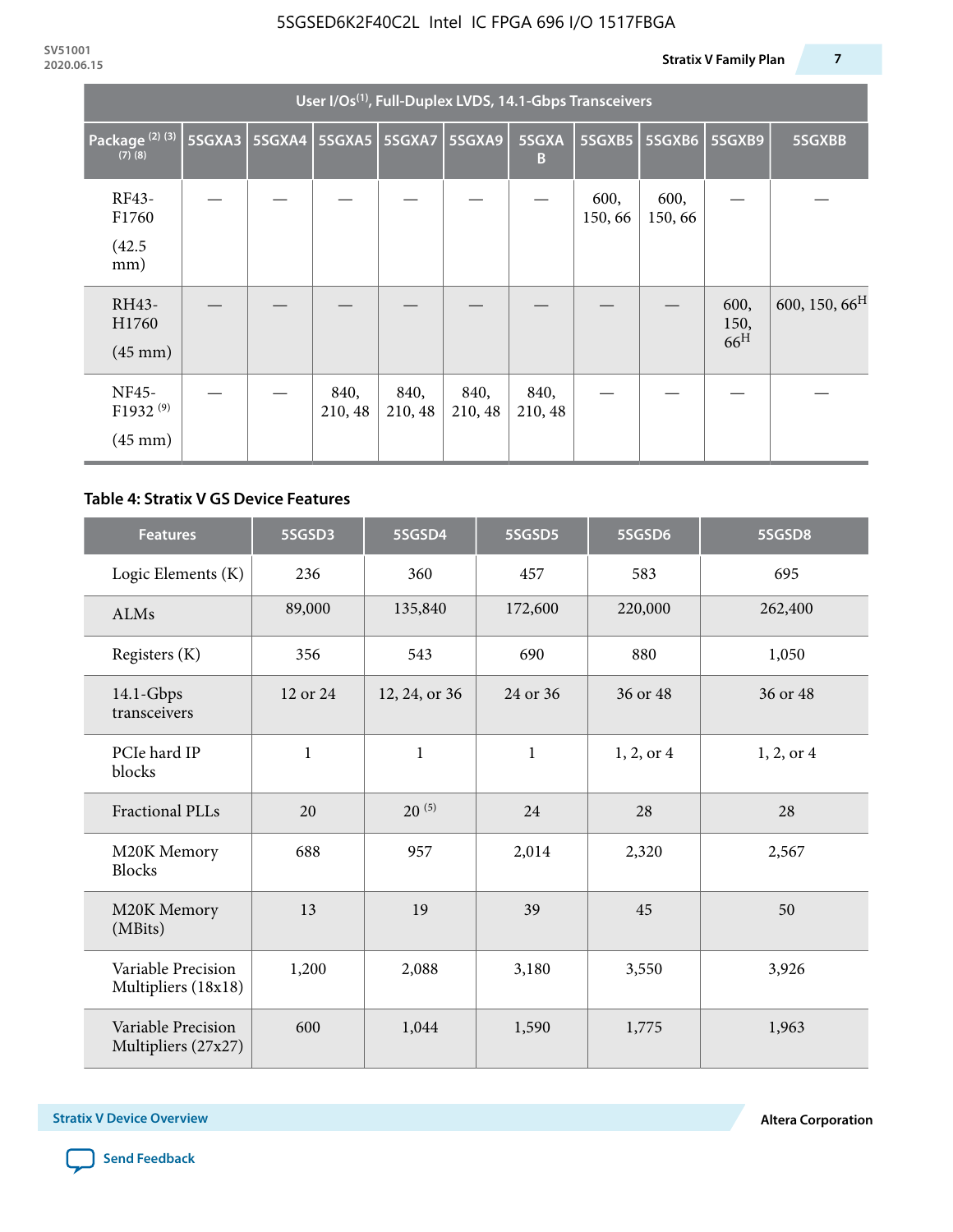### 5SGSED6K2F40C2L Intel IC FPGA 696 I/O 1517FBGA

**8 Stratix V Family Plan**

| <b>Features</b>                                                     | 5SGSD3          | 5SGSD4          | 5SGSD5         | 5SGSD6       | 5SGSD8       |  |  |  |  |  |  |  |
|---------------------------------------------------------------------|-----------------|-----------------|----------------|--------------|--------------|--|--|--|--|--|--|--|
| DDR3 SDRAM x72<br><b>DIMM</b> Interfaces                            | $\overline{2}$  | $\overline{4}$  | $\overline{4}$ | 6            | 6            |  |  |  |  |  |  |  |
| User I/Os <sup>(1)</sup> , Full-Duplex LVDS, 14.1-Gbps Transceivers |                 |                 |                |              |              |  |  |  |  |  |  |  |
| Package (2) (3) (7) (8)                                             | 5SGSD3          | 5SGSD4          | 5SGSD5         | 5SGSD6       | 5SGSD8       |  |  |  |  |  |  |  |
| EH29-H780<br>$(33$ mm $)$                                           | 360, 90, $12^H$ | 360, 90, $12^H$ |                |              |              |  |  |  |  |  |  |  |
| HF35-F1152 <sup>(9)</sup><br>$(35 \text{ mm})$                      | 432, 108, 24    | 432, 108, 24    | 552, 138, 24   |              |              |  |  |  |  |  |  |  |
| KF40-F1517 <sup>(9)</sup><br>$(40 \text{ mm})$                      |                 | 696, 174, 36    | 696, 174, 36   | 696, 174, 36 | 696, 174, 36 |  |  |  |  |  |  |  |
| NF45-F1932 <sup>(9)</sup><br>$(45 \text{ mm})$                      |                 |                 |                | 840, 210, 48 | 840, 210, 48 |  |  |  |  |  |  |  |

#### **Table 5: Stratix V E Device Features**

| <b>Features</b>                        | 5SEE9   | 5SEEB   |
|----------------------------------------|---------|---------|
| Logic Elements (K)                     | 840     | 952     |
| ALMs                                   | 317,000 | 359,200 |
| Registers (K)                          | 1,268   | 1,437   |
| <b>Fractional PLLs</b>                 | 28      | 28      |
| M20K Memory Blocks                     | 2,640   | 2,640   |
| M20K Memory (MBits)                    | 52      | 52      |
| Variable Precision Multipliers (18x18) | 704     | 704     |
| Variable Precision Multipliers (27x27) | 352     | 352     |
| DDR3 SDRAM x72 DIMM Interfaces         | 6       | 6       |

**Altera Corporation** 

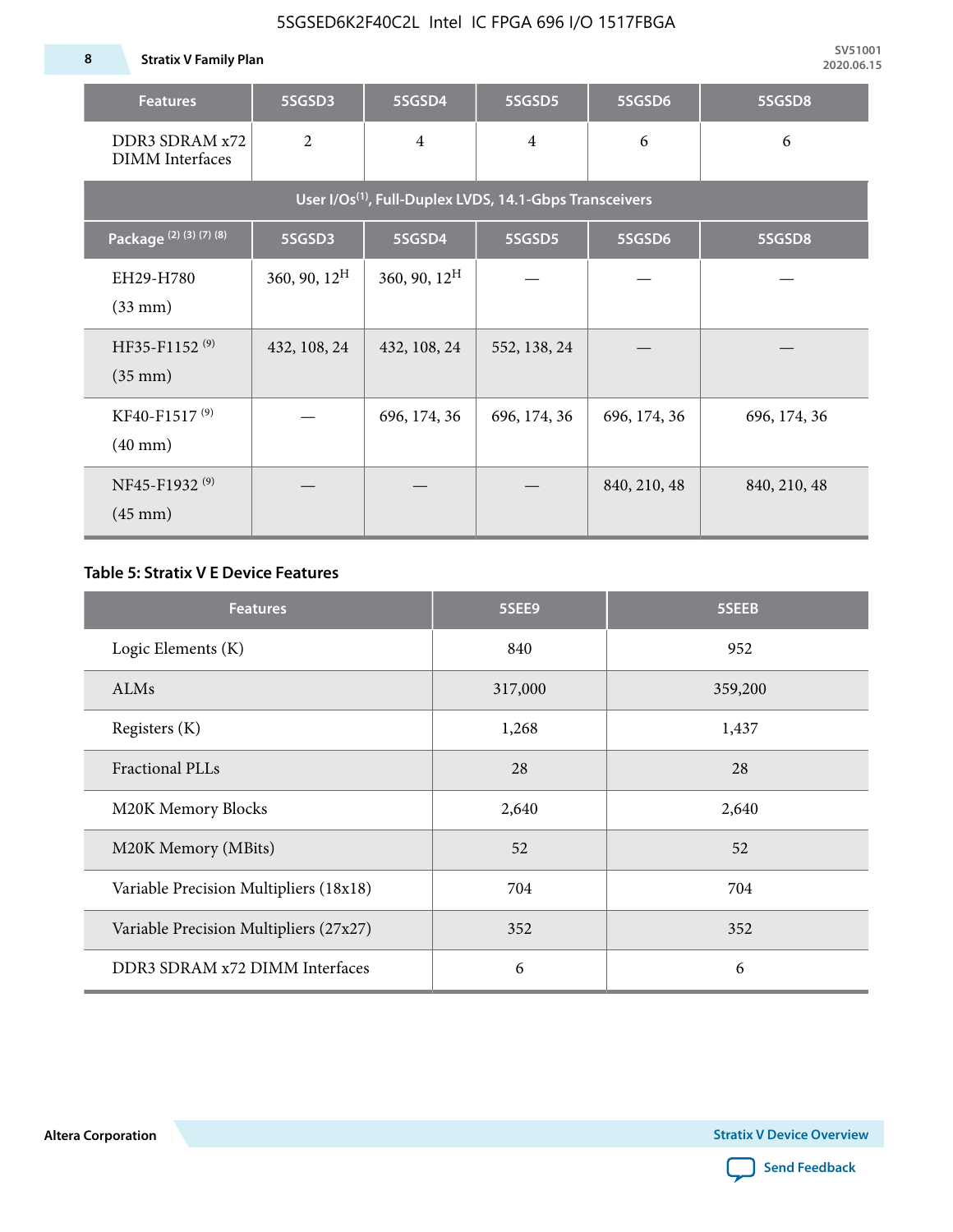| 2020.06.15 |                                             |                                             | 9<br><b>Stratix V Family Plan</b> |  |
|------------|---------------------------------------------|---------------------------------------------|-----------------------------------|--|
|            |                                             | User I/Os <sup>(1)</sup> , Full-Duplex LVDS |                                   |  |
|            | Package <sup>(2)(3)</sup> <sup>(7)(8)</sup> | 5SEE9                                       | 5SEEB                             |  |
|            | H40-H1517<br>$(45 \text{ mm})$              | 696, $174^{\rm H}$                          | 696, $174^H$                      |  |
|            | F45-F1932<br>$(45 \text{ mm})$              | 840, 210                                    | 840, 210                          |  |

#### **Table 6: Device Migration List Across All Stratix V Device Variants**

|                             |               | Package                            |                |                                           |                                                           |                |               |                |                                    |               |                |  |
|-----------------------------|---------------|------------------------------------|----------------|-------------------------------------------|-----------------------------------------------------------|----------------|---------------|----------------|------------------------------------|---------------|----------------|--|
|                             | EH29-<br>H780 | HF35-<br>F1152 <sup>(</sup><br>10) | KF35-<br>F1152 | KF40-<br>F1517/<br>KH40-<br>H1517<br>(11) | NF40/<br><b>KF40-</b><br>F1517 <sup>(1</sup><br>$2)$ (13) | RF40-<br>F1517 | H40-<br>H1517 | RF43-<br>F1760 | NF45-<br>F1932 <sup>(</sup><br>11) | F45-<br>F1932 | RH43-<br>H1760 |  |
| <b>Stratix V GX devices</b> |               |                                    |                |                                           |                                                           |                |               |                |                                    |               |                |  |
| A3                          | Yes           | Yes                                | Yes            | Yes                                       |                                                           |                |               |                |                                    |               |                |  |
| A4                          |               | Yes                                | Yes            | Yes                                       |                                                           |                |               |                |                                    |               |                |  |
| A <sub>5</sub>              |               | Yes                                | Yes            | Yes                                       | Yes                                                       |                |               |                | Yes                                |               |                |  |
| A7                          |               | Yes                                | Yes            | Yes                                       | Yes                                                       |                |               |                | Yes                                |               |                |  |
| A <sub>9</sub>              |               |                                    |                | Yes                                       |                                                           |                |               |                | Yes                                |               |                |  |
| AB                          |               |                                    |                | Yes                                       |                                                           |                |               |                | Yes                                |               |                |  |
| B <sub>5</sub>              |               |                                    |                |                                           |                                                           | Yes            |               | Yes            |                                    |               |                |  |
| B <sub>6</sub>              |               |                                    |                |                                           |                                                           | Yes            |               | Yes            |                                    |               |                |  |
| <b>B9</b>                   |               |                                    |                |                                           |                                                           |                |               |                |                                    |               | Yes            |  |
| <b>BB</b>                   |               |                                    |                |                                           |                                                           |                |               |                |                                    |               | Yes            |  |

 $(10)$  All devices in this column are in the HF35 package and have twenty-four 14.1-Gbps transceivers.

<sup>(11)</sup> Different devices within this column have small differences in the overall package height. When multiple Stratix V devices with different package heights are placed on a single board, a single-piece heatsink may not cover the devices evenly. Refer to *AN 670: Thermal Solutions to Address Height Variation in Stratix V Packages*.

<sup>(12)</sup> The 5SGTC5/7 devices in the KF40 package have four 28.05-Gbps transceivers and thirty-two 12.5-Gbps transceivers. Other devices in this column are in the NF40 package and have forty-eight 14.1-Gbps transceivers.

<sup>(13)</sup> For more information, refer to *AN 644: Migration Between Stratix V GX and Stratix V GT Devices*.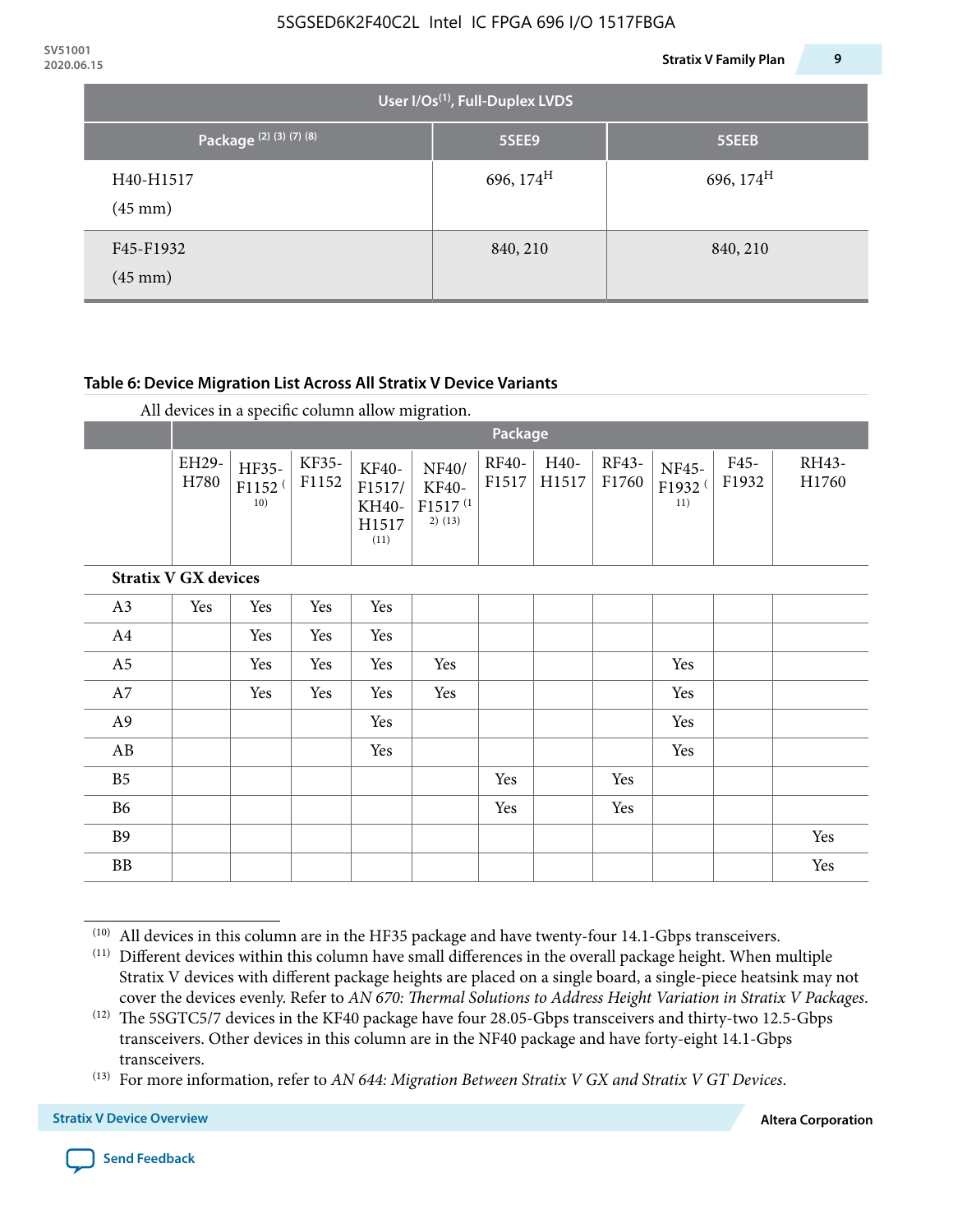#### 5SGSED6K2F40C2L Intel IC FPGA 696 I/O 1517FBGA

#### **10 Low-Power Serial Transceivers**

**Package**

| <b>Stratix V GT devices</b> |                             |     |     |     |  |     |  |     |     |  |
|-----------------------------|-----------------------------|-----|-----|-----|--|-----|--|-----|-----|--|
| C <sub>5</sub>              |                             |     |     | Yes |  |     |  |     |     |  |
| C7                          |                             |     |     | Yes |  |     |  |     |     |  |
|                             | <b>Stratix V GS devices</b> |     |     |     |  |     |  |     |     |  |
| D <sub>3</sub>              | Yes                         | Yes |     |     |  |     |  |     |     |  |
| D <sub>4</sub>              | Yes                         | Yes | Yes |     |  |     |  |     |     |  |
| D <sub>5</sub>              |                             | Yes | Yes |     |  |     |  |     |     |  |
| D <sub>6</sub>              |                             |     | Yes |     |  |     |  | Yes |     |  |
| D <sub>8</sub>              |                             |     | Yes |     |  |     |  | Yes |     |  |
| <b>Stratix V E devices</b>  |                             |     |     |     |  |     |  |     |     |  |
| E <sub>9</sub>              |                             |     |     |     |  | Yes |  |     | Yes |  |
| EB                          |                             |     |     |     |  | Yes |  |     | Yes |  |
|                             |                             |     |     |     |  |     |  |     |     |  |

**Note:** To verify the pin migration compatibility, use the Pin Migration View window in the Quartus II software Pin Planner.

#### **Related Information**

• **[Altera Product Selector](http://www.altera.com/products/selector/psg-selector.html#)**

Provides the latest information about Altera products.

- **[For more information about verifying the pin migration compatibility, refer to the I/O](http://www.altera.com/literature/hb/qts/qts_qii52013.pdf) [Management chapter in volume 2 of the Quartus II Handbook.](http://www.altera.com/literature/hb/qts/qts_qii52013.pdf)**
- **[For full package details, refer to the Package information datasheet for Altera devices.](http://www.altera.com/support/devices/packaging/specifications/pkg-pin/spe-index.jsp)**
- **[AN 644: Migration Between Stratix V GX and Stratix V GT Devices](http://www.altera.com/literature/an/an644.pdf)**
- **[AN 670: Thermal Solutions to Address Height Variation in Stratix V Packages](http://www.altera.com/literature/an/an670.pdf)**

### **Low-Power Serial Transceivers**

Stratix V FPGAs deliver the industry's most flexible transceivers with the highest bandwidth from 600 Mbps to 28.05 Gbps, low bit error ratio (BER), and low power. Stratix V transceivers have many enhancements to improve flexibility and robustness. These enhancements include robust analog receiver clock and data recovery (CDR), advanced pre-emphasis, and equalization. In addition, each channel provides full featured embedded PCS hard IP to simplify the design, lower the power, and save valuable core resources.

Stratix V transceivers are compliant with a wide range of standard protocols and data rates and are equipped with a variety of signal conditioning features to support backplane, optical module, and chip-tochip applications.

Stratix V transceivers are located on the left and right sides of the device, as shown in the figure below. The transceivers are isolated from the rest of the chip to prevent core and I/O noise from coupling into the transceivers, thereby ensuring optimal signal integrity. The transceiver channels consist of the physical medium attachment (PMA), PCS, and high-speed clock networks. You can also configure unused transceiver PMA channels as additional transmitter PLLs.

**Altera Corporation Stratix V Device Overview**

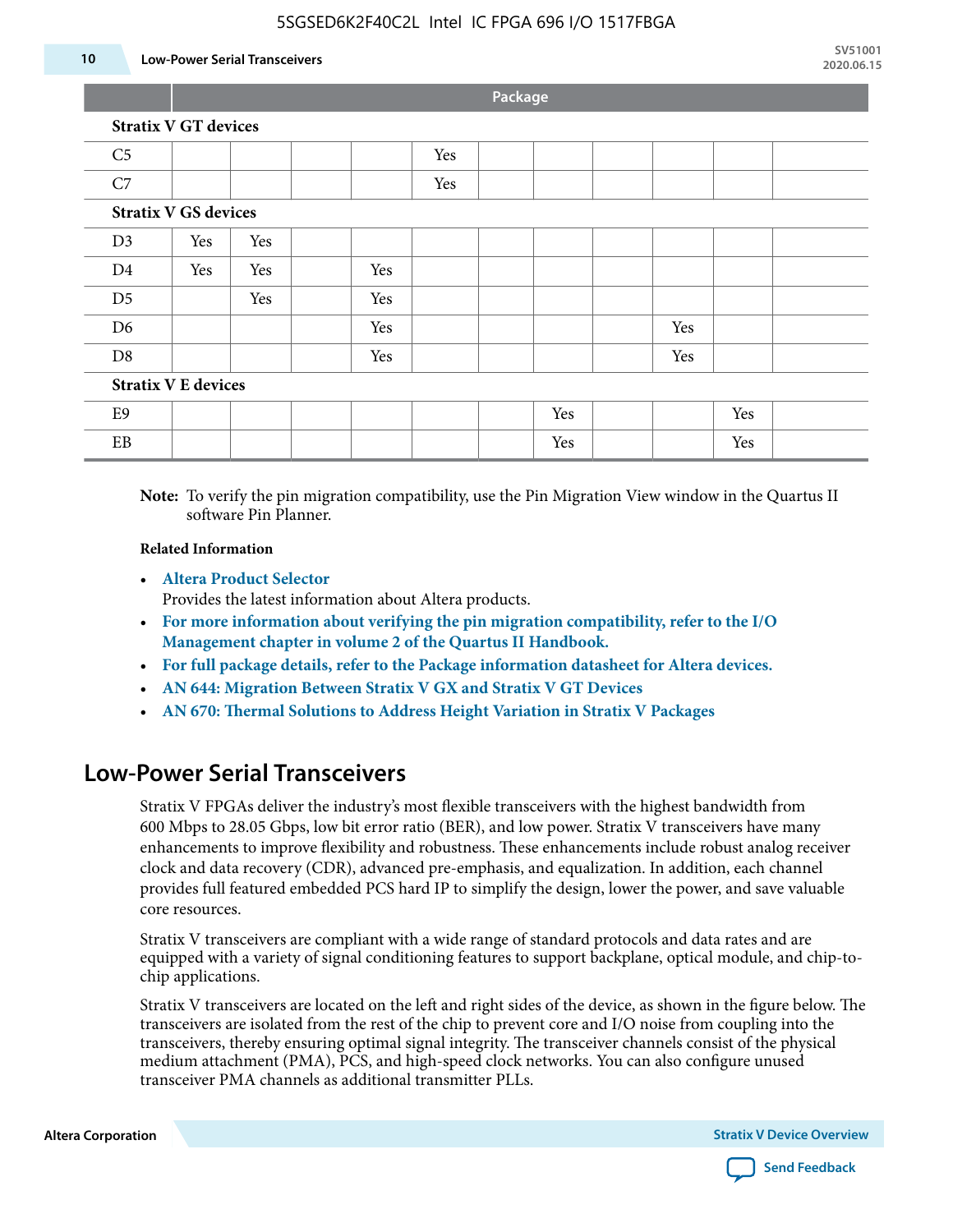#### **Figure 1: Stratix V GT, GX, and GS Device Chip View**

This figure represents one variant of a Stratix V device with transceivers. Other variants may have a different floorplan than the one shown here.



(1) You can use the unused transceiver channels as additional transceiver transmitter PLLs.

The following table lists the PMA features for the Stratix V transceivers.

#### **Table 7: Transceiver PMA Features**

| <b>Feature</b>        | <b>Capability</b>                                                                              |
|-----------------------|------------------------------------------------------------------------------------------------|
| Chip-to-chip support  | 28.05 Gbps and 12.5 Gbps (Stratix V GT devices) and<br>14.1 Gbps (Stratix V GX and GS devices) |
| Backplane support     | 12.5 Gbps (Stratix V GX, GS, and GT devices)                                                   |
| Cable driving support | PCIe cable and eSATA applications                                                              |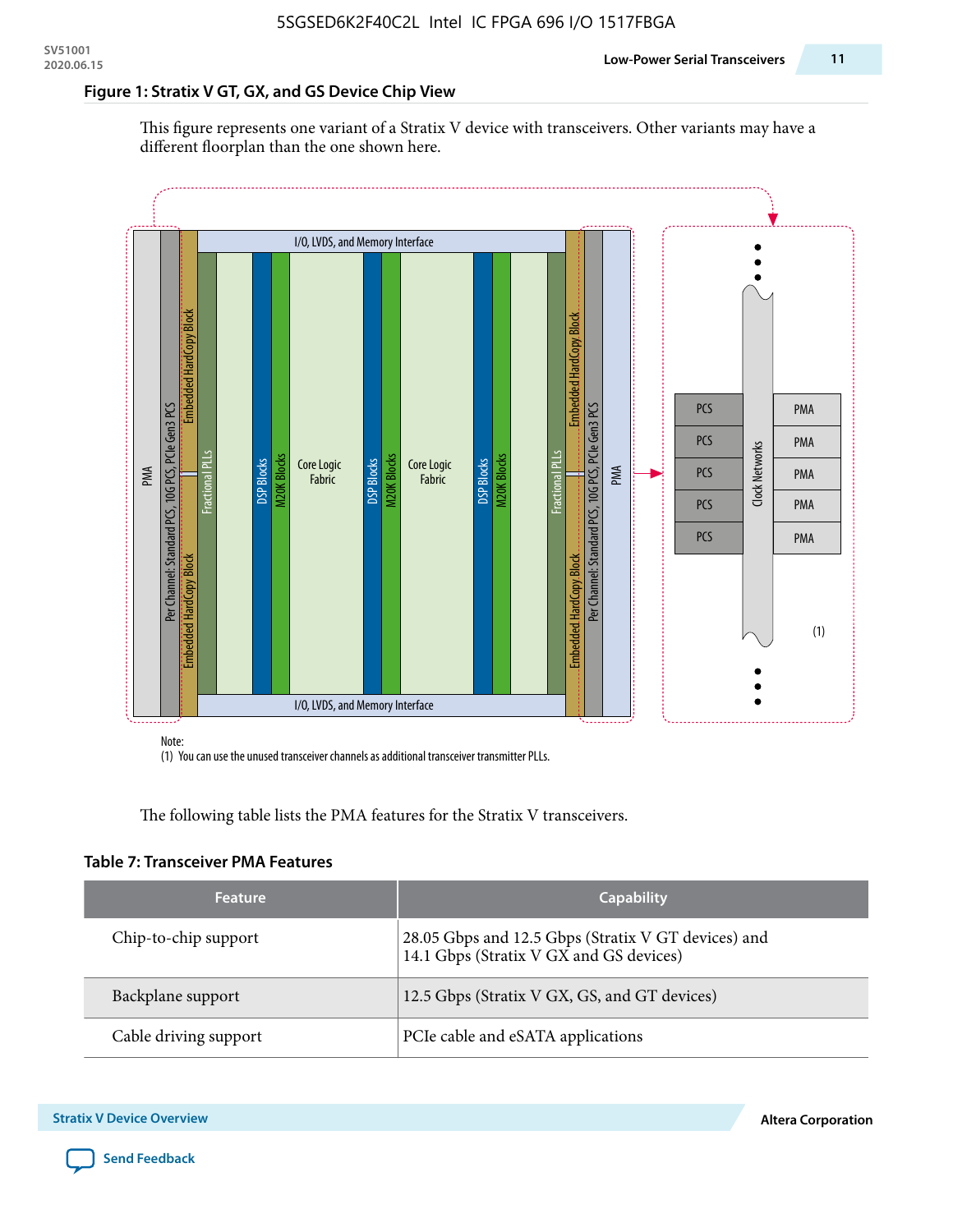**12 Low-Power Serial Transceivers**

| <b>Feature</b>                                      | <b>Capability</b>                                                                                                                                                         |
|-----------------------------------------------------|---------------------------------------------------------------------------------------------------------------------------------------------------------------------------|
| Optical module support with EDC                     | 10G Form-factor Pluggable (XFP), Small Form-factor Pluggable<br>(SFP+), Quad Small Form-factor Pluggable (QSFP), CXP, 100G<br>Pluggable (CFP), 100G Form-factor Pluggable |
| Continuous Time Linear Equalization<br>(CTLE)       | Receiver 4-stage linear equalization to support high-attenuation<br>channels                                                                                              |
| Decision Feedback Equalization (DFE)                | Receiver 5-tap digital equalizer to minimize losses and crosstalk                                                                                                         |
| Adaptive equalization (AEQ)                         | Adaptive engine to automatically adjust equalization to<br>compensate for changes over time                                                                               |
| PLL-based clock recovery                            | Superior jitter tolerance versus phase interpolation techniques                                                                                                           |
| Programmable deserialization and word<br>alignment  | Flexible deserialization width and configurable word alignment<br>patterns                                                                                                |
| Transmitter equalization (pre-emphasis)             | Transmitter driver 4-tap pre-emphasis and de-emphasis for<br>protocol compliance under lossy conditions                                                                   |
| Ring and LC oscillator transmitter PLLs             | Choice of transmitter PLLs per channel, optimized for specific<br>protocols and applications                                                                              |
| On-chip instrumentation (EyeQ data-<br>eye monitor) | Allows non-intrusive on-chip monitoring of both width and<br>height of the data eye                                                                                       |
| Dynamic reconfiguration                             | Allows reconfiguration of single channels without affecting<br>operation of other channels                                                                                |
| Protocol support                                    | Compliance with over 50 industry standard protocols in the<br>range of 600 Mbps to 28.05 Gbps                                                                             |

5SGSED6K2F40C2L Intel IC FPGA 696 I/O 1517FBGA

The Stratix V core logic connects to the PCS through an 8-, 10-, 16-, 20-, 32-, 40-, 64-, or 66-bit interface, depending on the transceiver data rate and protocol. Stratix V devices contain PCS hard IP to support PCIe Gen3, Gen2, Gen1, Interlaken, 10GE, XAUI, GbE, SRIO, CPRI, and GPON protocols. All other standard and proprietary protocols are supported through the transceiver PCS hard IP. The following table lists the transceiver PCS features.

#### **Table 8: Transceiver PCS Features**

| <b>Protocol</b> | Data Rates (Gbps)     | <b>Transmitter Data Path</b>                                                                  | <b>Receiver Data Path</b>                                                                                  |
|-----------------|-----------------------|-----------------------------------------------------------------------------------------------|------------------------------------------------------------------------------------------------------------|
| Custom PHY      | $0.6 \text{ to } 8.5$ | Phase compensation FIFO, byte<br>serializer, 8B/10B encoder,<br>bit-slip, and channel bonding | Word aligner, de-skew FIFO,<br>rate match FIFO, 8B/10B<br>decoder, byte deserializer, and<br>byte ordering |

**Altera Corporation** 

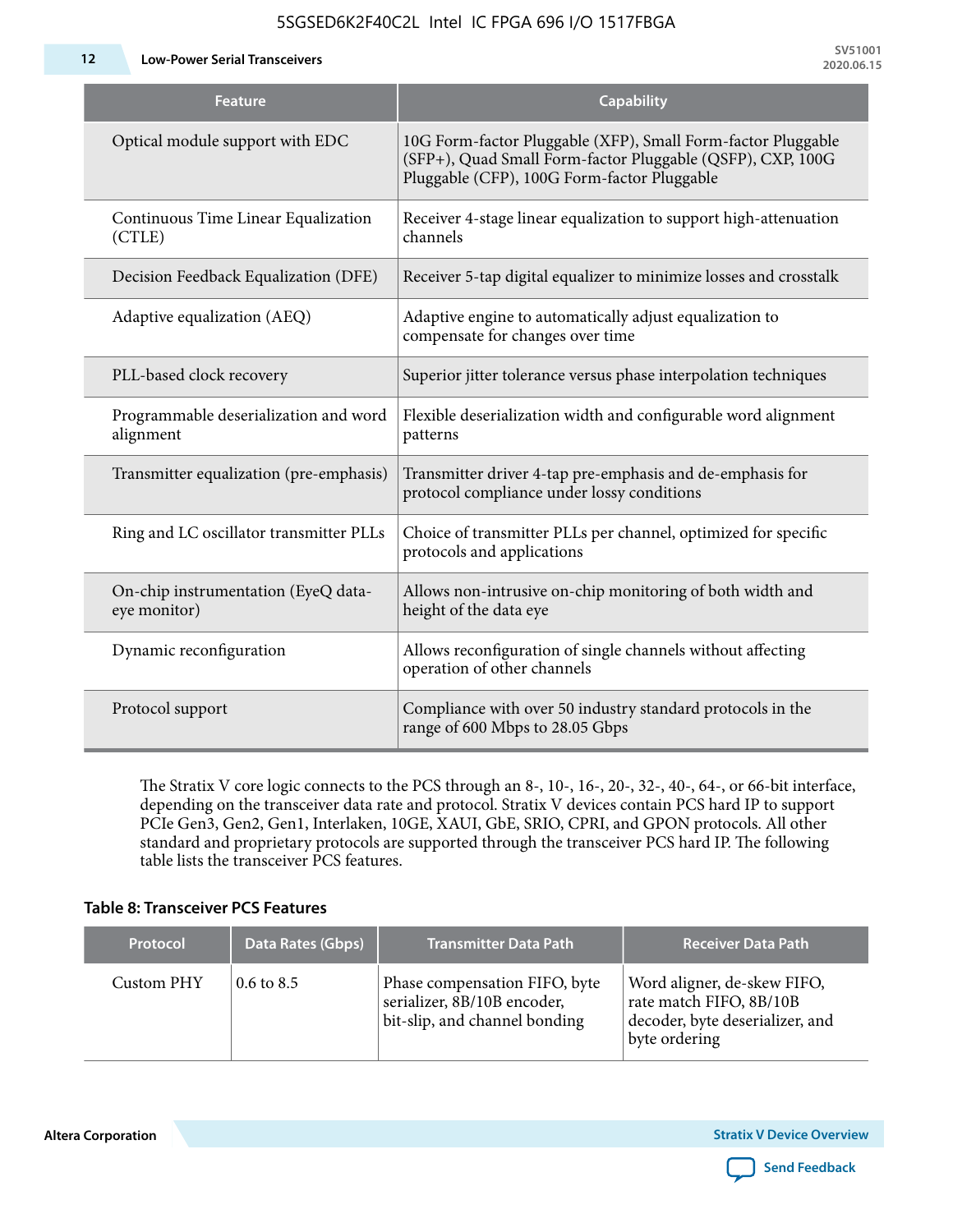#### 5SGSED6K2F40C2L Intel IC FPGA 696 I/O 1517FBGA

**SV51001**

#### **2020.06.15 PCIe Gen3, Gen2, and Gen1 Hard IP (Embedded HardCopy Block) 13**

| Protocol                         | Data Rates (Gbps)                                                     | <b>Transmitter Data Path</b>                                                                   | <b>Receiver Data Path</b>                                                                                                               |  |
|----------------------------------|-----------------------------------------------------------------------|------------------------------------------------------------------------------------------------|-----------------------------------------------------------------------------------------------------------------------------------------|--|
| Custom 10G<br><b>PHY</b>         | 9.98 to 14.1                                                          | TX FIFO, gear box, and bit-slip                                                                | RX FIFO and gear box                                                                                                                    |  |
| x1, x4, x8 PCIe<br>Gen1 and Gen2 | 2.5 and 5.0                                                           | Same as custom PHY plus PIPE<br>2.0 interface to core logic                                    | Same as custom PHY plus<br>PIPE 2.0 interface to core logic                                                                             |  |
| x1, x4, x8 PCIe<br>Gen3          | 8                                                                     | Phase compensation FIFO,<br>encoder, scrambler, gear box, and<br>bit-slip                      | Block synchronization, rate<br>match FIFO, decoder,<br>de-scrambler, and phase<br>compensation FIFO                                     |  |
| 10G Ethernet                     | 10.3125                                                               | TX FIFO, 64/66 encoder,<br>scrambler, and gear box                                             | RX FIFO, 64/66 decoder,<br>de-scrambler, block synchro-<br>nization, and gear box                                                       |  |
| Interlaken                       | 4.9 to 14.1                                                           | TX FIFO, frame generator,<br>CRC-32 generator, scrambler,<br>disparity generator, and gear box | RX FIFO, frame generator,<br>CRC-32 checker, frame<br>decoder, descrambler,<br>disparity checker, block<br>synchronization, and gearbox |  |
| OTN 40 and<br>100                | $(4+1)$ x 11.3                                                        | TX FIFO, channel bonding, and                                                                  | RX FIFO, lane deskew, and                                                                                                               |  |
|                                  | $(10+1)$ x 11.3                                                       | byte serializer                                                                                | byte de-serializer                                                                                                                      |  |
| GbE                              | 1.25                                                                  | Same as custom PHY plus GbE<br>state machine                                                   | Same as custom PHY plus<br>GbE state machine                                                                                            |  |
| <b>XAUI</b>                      | 3.125 to 4.25                                                         | Same as custom PHY plus XAUI<br>state machine for bonding four<br>channels                     | Same as custom PHY plus<br>XAUI state machine for re-<br>aligning four channels                                                         |  |
| <b>SRIO</b>                      | 1.25 to 6.25                                                          | Same as custom PHY plus SRIO<br>V2.1 compliant x2 and x4 channel<br>bonding                    | Same as custom PHY plus<br>SRIO V2.1compliant x2 and<br>x4 deskew state machine                                                         |  |
| <b>CPRI</b>                      | 0.6144 to 9.83<br>Same as custom PHY plus TX<br>deterministic latency |                                                                                                | Same as custom PHY plus RX<br>deterministic latency                                                                                     |  |
| <b>GPON</b>                      | 1.25, 2.5, and 10                                                     | Same as custom PHY                                                                             | Same as custom PHY                                                                                                                      |  |

# **PCIe Gen3, Gen2, and Gen1 Hard IP (Embedded HardCopy Block)**

Stratix V devices have PCIe hard IP designed for performance, ease-of-use, and increased functionality. The PCIe hard IP consists of the PCS, data link, and transaction layers. The PCIe hard IP supports Gen3, Gen2, and Gen1 end point and root port up to x8 lane configurations.

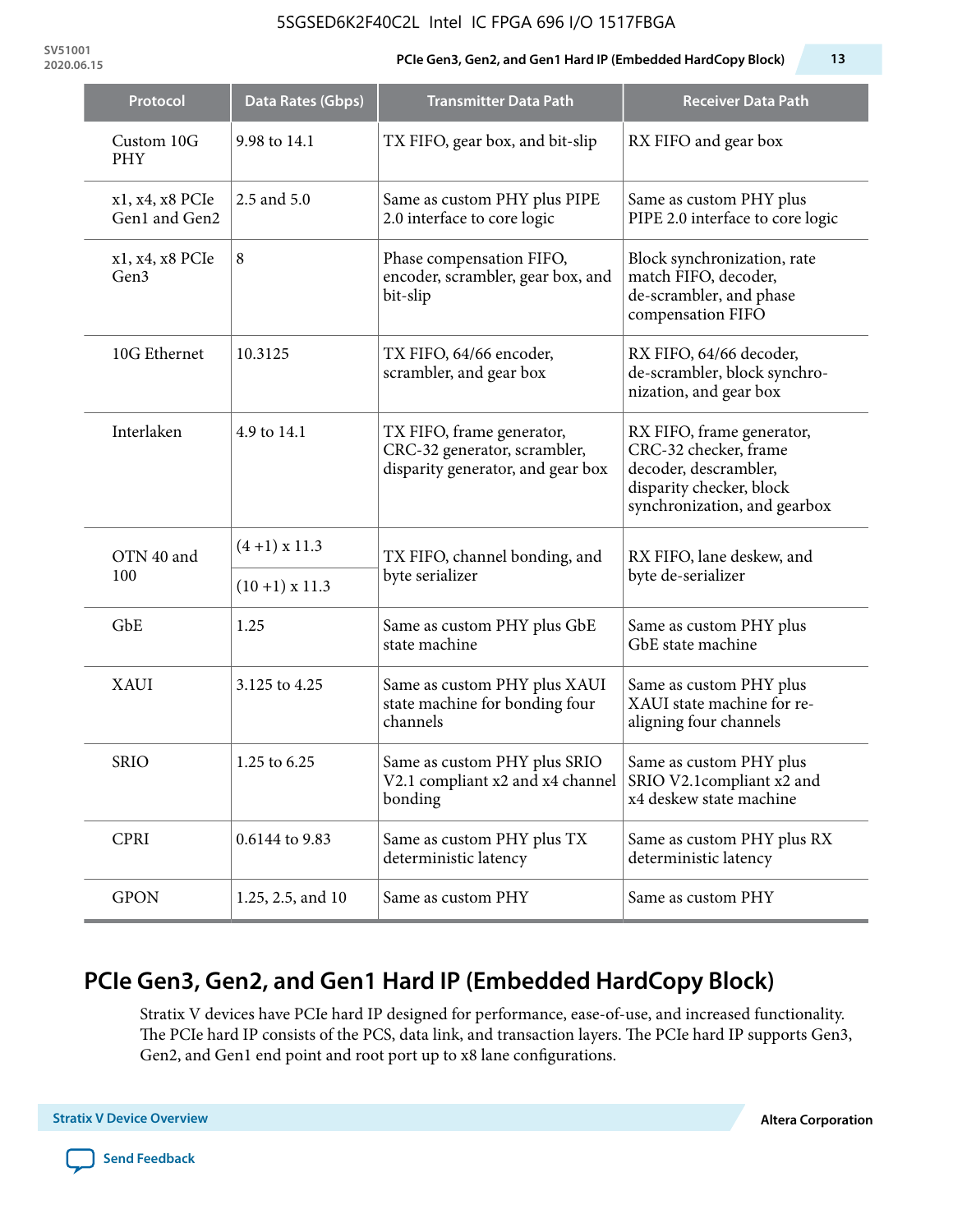#### **14 External Memory and GPIO**

The Stratix V PCIe hard IP operates independently from the core logic, which allows the PCIe link to wake up and complete link training in less than 100 ms while the Stratix V device completes loading the programming file for the rest of the FPGA. The PCIe hard IP also provides added functionality, which helps support emerging features such as Single Root I/O Virtualization (SR-IOV) or optional protocol extensions. In addition, the Stratix V device PCIe hard IP has improved end-to-end data path protection using ECC and enables device CvP.

In all Stratix V devices, the primary PCIe hard IP that supports CvP is always in the bottom left corner of the device (IOBANK\_B0L) when viewing the die from the top.

### **External Memory and GPIO**

Each Stratix V I/O block has a hard FIFO that improves the resynchronization margin as data is transferred from the external memory to the FPGA.

The hard FIFO also lowers PHY latency, resulting in higher random access performance. GPIOs include on-chip dynamic termination to reduce the number of external components and minimize reflections. On-package decoupling capacitors suppress noise on the power lines, which reduce noise coupling into the I/Os. Memory banks are isolated to prevent core noise from coupling to the output, thus reducing jitter and providing optimal signal integrity.

The external memory interface block uses advanced calibration algorithms to compensate for process, voltage and temperature (PVT) variations in the FPGA and external memory components. The advanced algorithms ensure maximum bandwidth and a robust timing margin across all conditions. Stratix V devices deliver a complete memory solution with the High Performance Memory Controller II (HPMC II) and UniPHY MegaCore® IP that simplifies a design for today's advanced memory modules. The following table lists external memory interface block performance.

| Interface         | Performance (MHz) |
|-------------------|-------------------|
| DDR3              | 933               |
| DDR <sub>2</sub>  | 400               |
| QDR II            | 350               |
| $QDR II+$         | 550               |
| <b>RLDRAM II</b>  | 533               |
| <b>RLDRAM III</b> | 800               |

#### **Table 9: External Memory Interface Performance**

The specifications listed in this table are performance targets. For a current achievable performance, use the *External Memory Interface Spec Estimator*.

#### **Related Information**

**[External Memory Interface Spec Estimator](http://www.altera.com/technology/memory/estimator/mem-emif-index.html)**

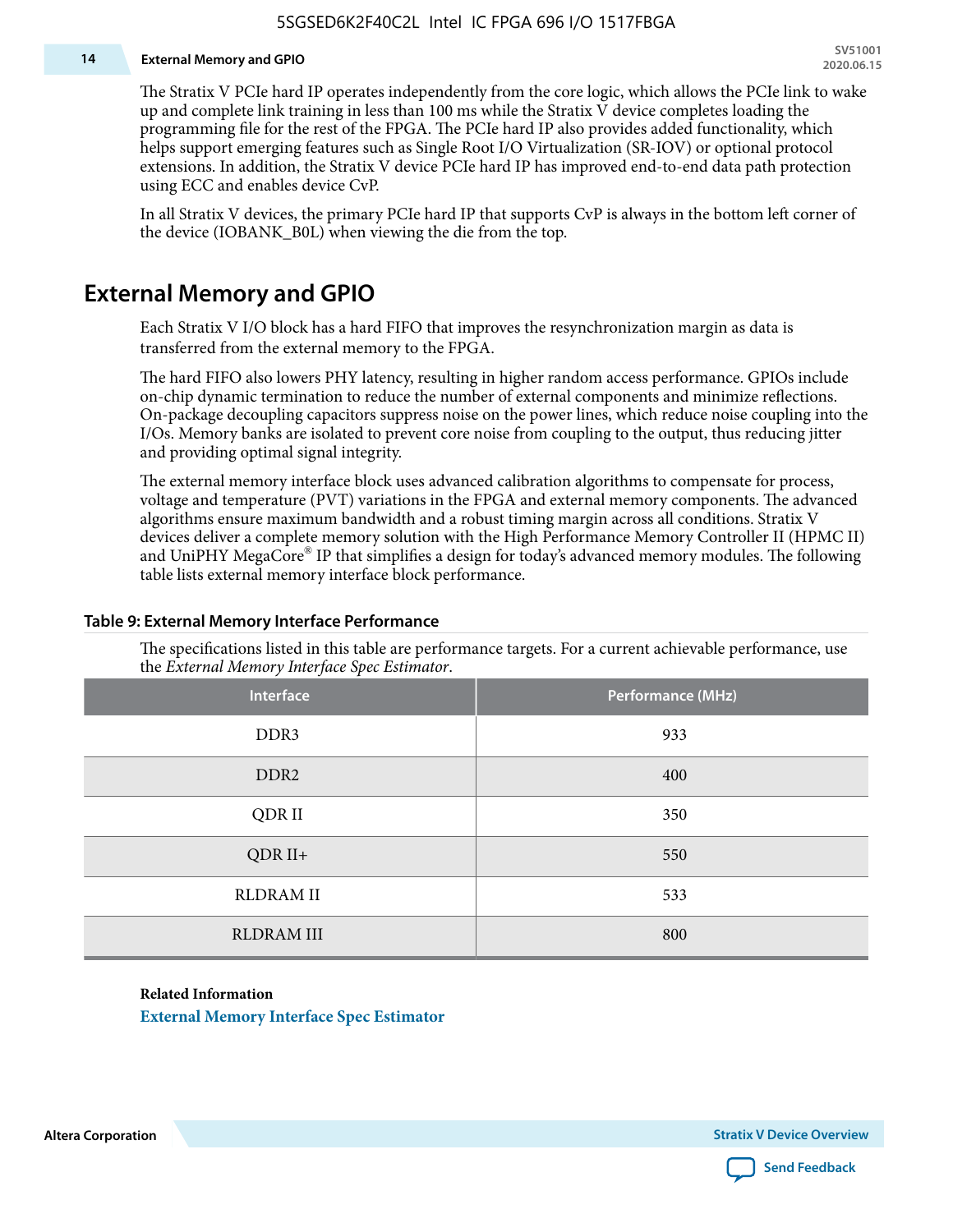### **Adaptive Logic Module**

Stratix V devices use an improved ALM to implement logic functions more efficiently. The Stratix V ALM has eight inputs with a fracturable look-up table (LUT), two dedicated embedded adders, and four dedicated registers.

The Stratix V ALM has the following enhancements:

- Packs 6% more logic when compared with the ALM found in Stratix IV devices.
- Implements select 7-input LUT-based functions, all 6-input logic functions, and two independent functions consisting of smaller LUT sizes (such as two independent 4-input LUTs) to optimize core usage.
- Adds more registers (four registers per 8-input fracturable LUT). More registers allow Stratix V devices to maximize core performance at a higher core logic usage and provides easier timing closure for register-rich and heavily pipelined designs.

The Quartus II software leverages the Stratix V ALM logic structure to deliver the highest performance, optimal logic usage, and lowest compile times. The Quartus II software simplifies design re-use because it automatically maps legacy Stratix designs into the new Stratix V ALM architecture.

# **Clocking**

The Stratix V device core clock network is designed to support 800-MHz fabric operations and 1,066-MHz and 1,600-Mbps external memory interfaces.

The clock network architecture is based on Altera's proven global, quadrant, and peripheral clock structure, which is supported by dedicated clock input pins and fractional clock synthesis PLLs. The Quartus II software identifies all unused sections of the clock network and powers them down, which reduces power consumption.

# **Fractional PLL**

Stratix V devices contain up to 32 fractional PLLs.

You can use the fractional PLLs to reduce both the number of oscillators required on the board and the clock pins used in the FPGA by synthesizing multiple clock frequencies from a single reference clock source. In addition, you can use the fractional PLLs for clock network delay compensation, zero delay buffering, and transmitter clocking for transceivers. Fractional PLLs can be individually configured for integer mode or fractional mode with third-order delta-sigma modulation.

### **Embedded Memory**

Stratix V devices contain two types of embedded memory blocks: MLAB (640-bit) and M20K (20-Kbit). MLAB blocks are ideal for wide and shallow memories. M20K blocks are useful for supporting larger memory configurations and include ECC.

Both types of memory blocks operate up to 600 MHz and can be configured to be a single- or dual-port RAM, FIFO, ROM, or shift register. These memory blocks are flexible and support a number of memory configurations, as shown in the following table.

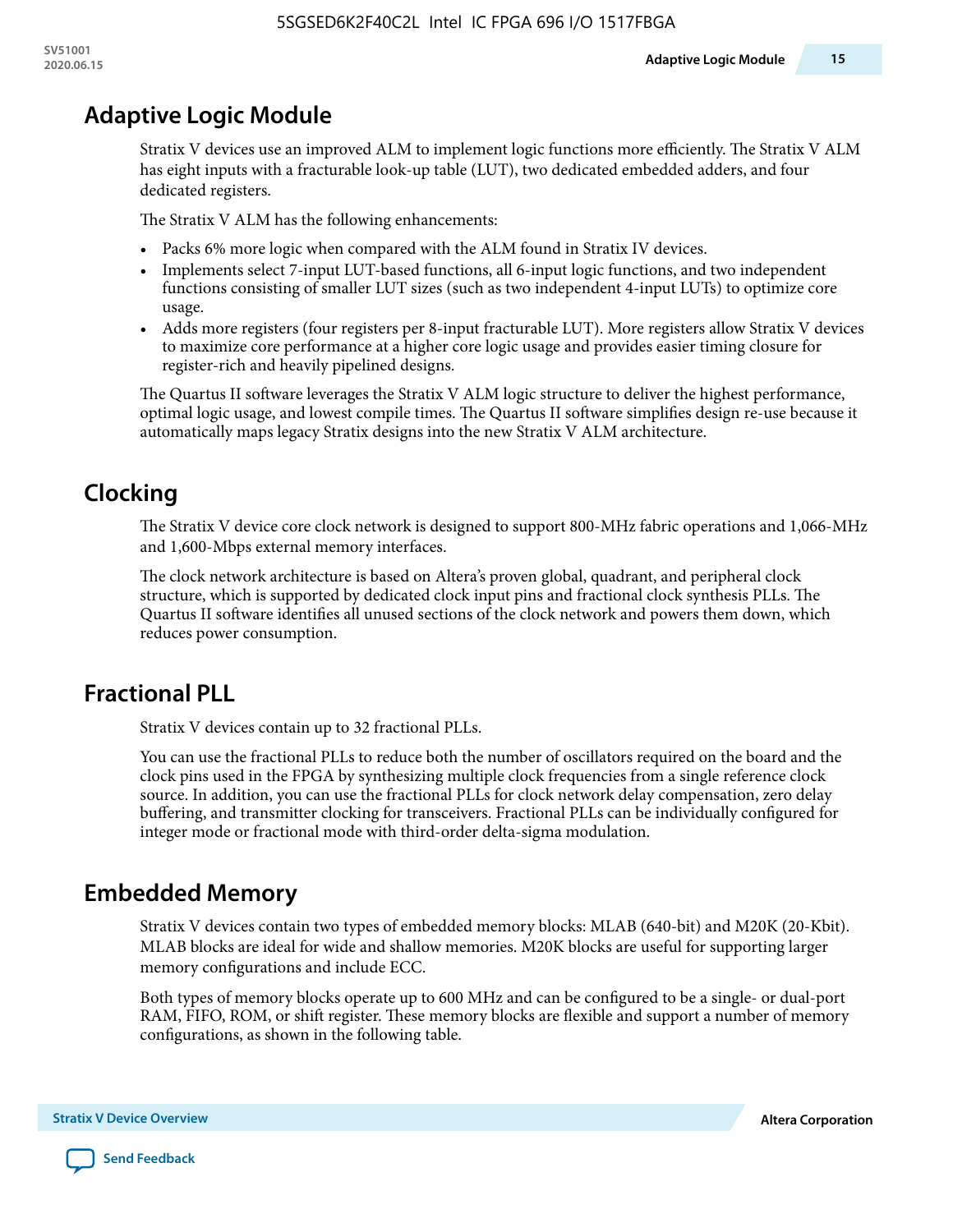#### **16 Variable Precision DSP Block**

**SV51001 2020.06.15**

#### **Table 10: Embedded Memory Block Configuration**

| MLAB (640 Bits) | M20K (20,480 Bits) |
|-----------------|--------------------|
|                 | 512x40             |
|                 | 1Kx20              |
| 32x20           | 2Kx10              |
| 64x10           | 4Kx5               |
|                 | 8Kx2               |
|                 | 16Kx1              |

The Quartus II software simplifies design re-use by automatically mapping memory blocks from legacy Stratix devices into the Stratix V memory architecture.

### **Variable Precision DSP Block**

Stratix V FPGAs feature the industry's first variable precision DSP block that you can configure to natively support signal processing with precision ranging from 9x9 to 36x36.

You can independently configure each DSP block at compile time as either a dual 18x18 multiply accumulate or a single 27x27 multiply accumulate. With a dedicated 64-bit cascade bus, you can cascade multiple variable precision DSP blocks to implement even higher precision DSP functions efficiently. The following table describes how variable precision is accommodated within a DSP block or by using multiple blocks.

| <b>Multiplier Size</b><br>(bits) | <b>DSP Block Resources</b>          | <b>Expected Usage</b>                                      |  |  |
|----------------------------------|-------------------------------------|------------------------------------------------------------|--|--|
| 9x9                              | 1/3 of variable precision DSP block | Low precision fixed point                                  |  |  |
| 18x18                            | 1/2 of variable precision DSP block | Medium precision fixed point                               |  |  |
| 27x27                            | 1 variable precision DSP block      | High precision fixed or single precision<br>floating point |  |  |
| 36x36                            | 2 variable precision DSP blocks     | Very high precision fixed point                            |  |  |

#### **Table 11: Variable Precision DSP Block Configurations**

Complex multiplication is common in DSP algorithms. One of the most popular applications of complex multipliers is the fast Fourier transform (FFT) algorithm, which increases precision requirements on only one side of the multiplier. The variable precision DSP block is designed to support the FFT algorithm with a proportional increase in DSP resources with precision growth. The following table lists complex multipli‐ cation with variable precision DSP blocks.

**Altera Corporation** 

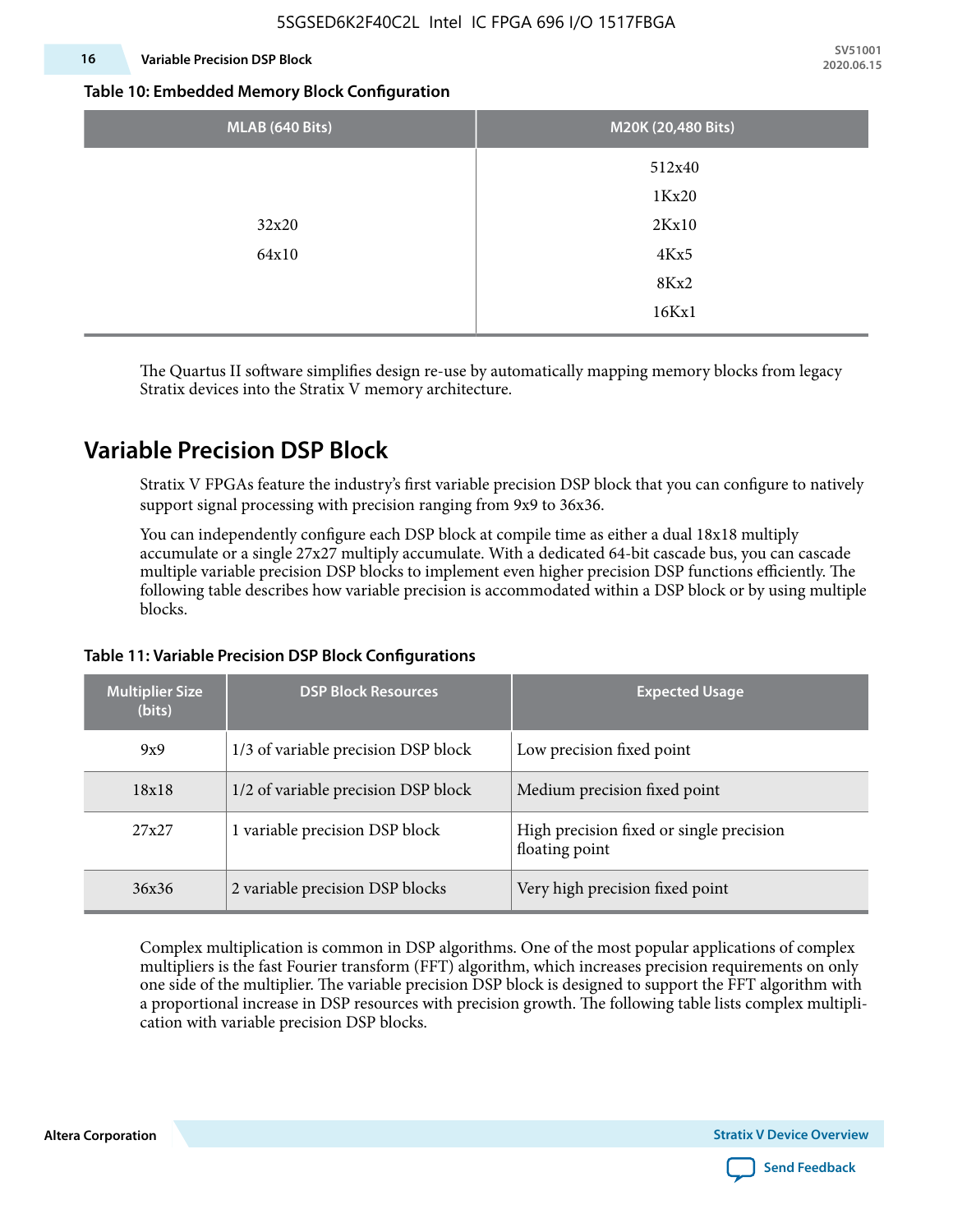| <b>Multiplier Size</b><br>(bits) | <b>DSP Block Resources</b>      | <b>Expected Usage</b>                     |  |  |
|----------------------------------|---------------------------------|-------------------------------------------|--|--|
| 18x18                            | 2 variable precision DSP blocks | Resource optimized FFTs                   |  |  |
| 18x25                            | 3 variable precision DSP blocks | Accommodate bit growth through FFT stages |  |  |
| 18x36                            | 4 variable precision DSP blocks | Highest precision FFT stages              |  |  |
| 27x27                            | 4 variable precision DSP blocks | Single precision floating point           |  |  |

#### **Table 12: Complex Multiplication with Variable Precision DSP Blocks**

For FFT applications with high dynamic range requirements, only the Altera $^\circ$  FFT MegaCore offers an option of single precision floating point implementation, with the resource usage and performance similar to high-precision fixed point implementations.

Other new features include:

- 64-bit accumulator, the largest in the industry
- Hard pre-adder, available in both 18- and 27-bit modes
- Cascaded output adders for efficient systolic FIR filters
- Internal coefficient register banks
- Enhanced independent multiplier operation
- Efficient support for single- and double-precision floating point arithmetic
- Ability to infer all the DSP block modes through HDL code using the Altera Complete Design Suite

The variable precision DSP block is ideal for higher bit precision in high-performance DSP applications. At the same time, the variable precision DSP block can efficiently support the many existing 18-bit DSP applications, such as high definition video processing and remote radio heads. Stratix V FPGAs, with the variable precision DSP block architecture, are the only FPGA family that can efficiently support many different precision levels, up to and including floating point implementations. This flexibility results in increased system performance, reduced power consumption, and reduced architecture constraints for system algorithm designers.

### **Power Management**

Stratix V devices leverage FPGA architectural features and process technology advancements to reduce total power consumption by up to 30% when compared with Stratix IV devices at the same performance level.

Stratix V devices continue to provide programmable power technology, introduced in earlier generations of Stratix FPGA families. The Quartus II software PowerPlay feature identifies critical timing paths in a design and biases core logic in that path for high performance. PowerPlay also identifies non-critical timing paths and biases core logic in that path for low power instead of high performance. PowerPlay automatically biases core logic to meet performance and optimize power consumption.

Additionally, Stratix V devices have a number of hard IP blocks that reduce logic resources and deliver substantial power savings when compared with soft implementations. The list includes PCIe Gen1/Gen2/ Gen3, Interlaken PCS, hard I/O FIFOs, and transceivers. Hard IP blocks consume up to 50% less power than equivalent soft implementations.

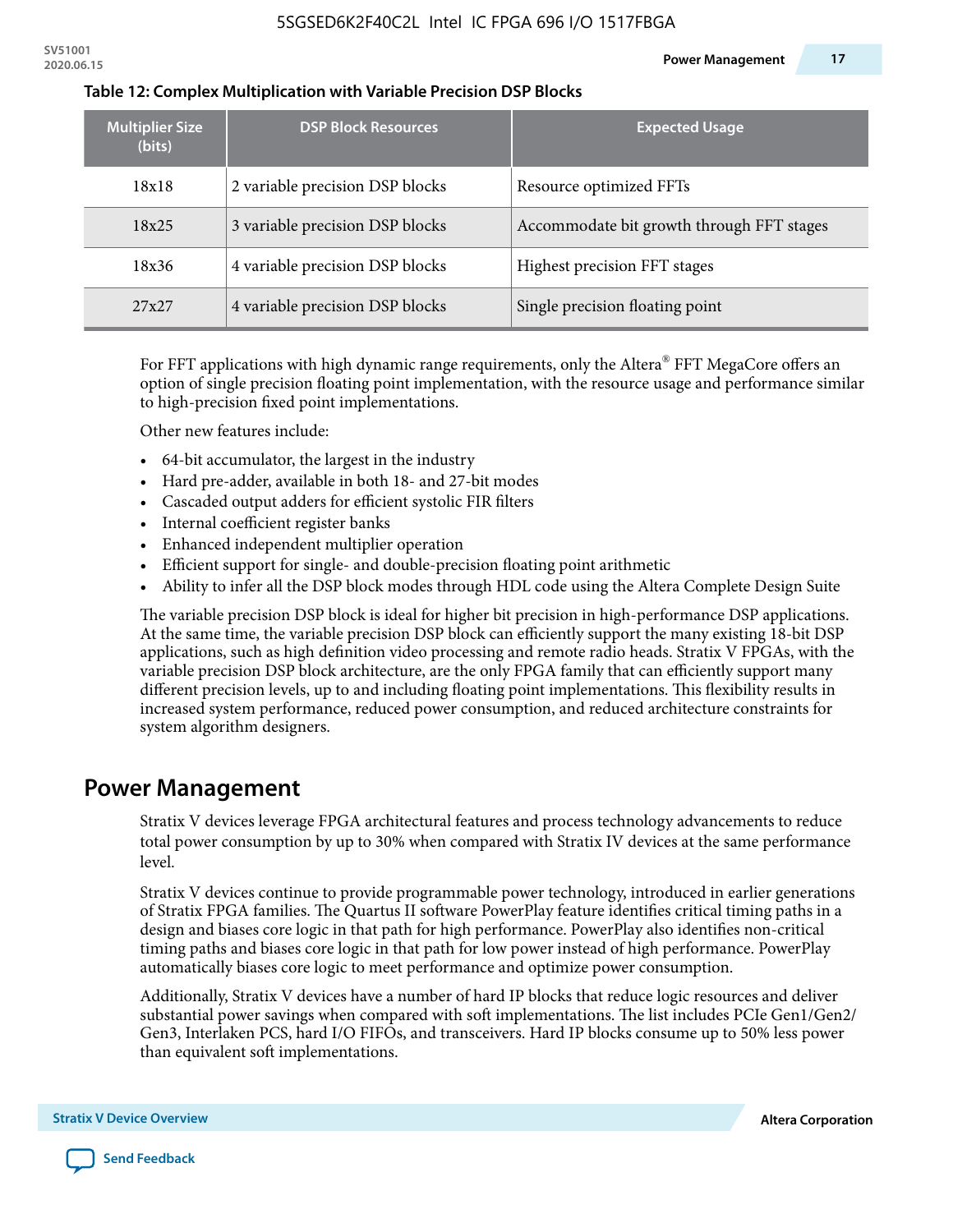#### **18 Incremental Compilation**

Stratix V transceivers are designed for power efficiency. The transceiver channels consume 50% less power than Stratix IV FPGAs. The transceiver PMA consumes approximately 90 mW at 6.5 Gbps and 170 mW at 12.5 Gbps.

### **Incremental Compilation**

The Quartus II software incremental compilation feature reduces compilation time by up to 70% and preserves performance to ease timing closure.

Incremental compilation supports top-down, bottom-up, and team-based design flows. Incremental compilation facilitates modular hierarchical and team-based design flows where a team of designers work in parallel on a design. Different designers or IP providers can develop and optimize different blocks of the design independently, which you can then import into the top-level project.

### **Enhanced Configuration and CvP**

Stratix V device configuration is enhanced for ease-of-use, speed, and cost.

Stratix V devices support a new 4-bit bus active serial mode (ASx4). ASx4 supports up to a 400Mbps data rate using small low-cost quad interface Flash devices. ASx4 mode is easy to use and offers an ideal balance between cost and speed. Finally, the fast passive parallel (FPP) interface is enhanced to support 8-, 16-, and 32-bit data widths to meet a wide range of performance and cost goals.

You can configure Stratix V FPGAs using CvP with PCIe. CvP with PCIe divides the configuration process into two parts: the PCIe hard IP and periphery and the core logic fabric. CvP uses a much smaller amount of external memory (flash or ROM) because CvP has to store only the configuration file for the PCIe hard IP and periphery. The 100-ms power-up to active time (for PCIe) is much easier to achieve when only the PCIe hard IP and periphery are loaded. After the PCIe hard IP and periphery are loaded and the root port is booted up, application software running on the root port can send the configuration file for the FPGA fabric across the PCIe link where the file is loaded into the FPGA. The FPGA is then fully configured and functional.

The following table lists the configuration modes available for Stratix V devices.

| <b>Mode</b>                           | <b>Fast or</b><br><b>Slow POR</b> | Compres-<br>sion | <b>Encryption</b> | Remote<br><b>Update</b> | Data Width | <b>Max Clock</b><br>Rate (MHz) | <b>Max Data Rate</b><br>(Mbps) |
|---------------------------------------|-----------------------------------|------------------|-------------------|-------------------------|------------|--------------------------------|--------------------------------|
| <b>Active Serial</b><br>(AS)          | Yes                               | Yes              | Yes               | Yes                     | 1, 4       | 100                            | 400                            |
| Passive Serial<br>(PS)                | Yes                               | Yes              | Yes               |                         | 1          | 125                            | 125                            |
| <b>Fast Passive</b><br>Parallel (FPP) | Yes                               | Yes              | Yes               | $Yes$ $(14)$            | 8, 16, 32  | $125^{(15)}$                   | 3,000                          |

#### **Table 13: Configuration Modes for Stratix V Devices**

**Altera Corporation Stratix V Device Overview**



<sup>(14)</sup> Remote update support with the Parallel Flash Loader.

<sup>&</sup>lt;sup>(15)</sup> The maximum clock rate is 125 MHz for x8 and x16 FPP, but only 100 MHz for x32 FPP.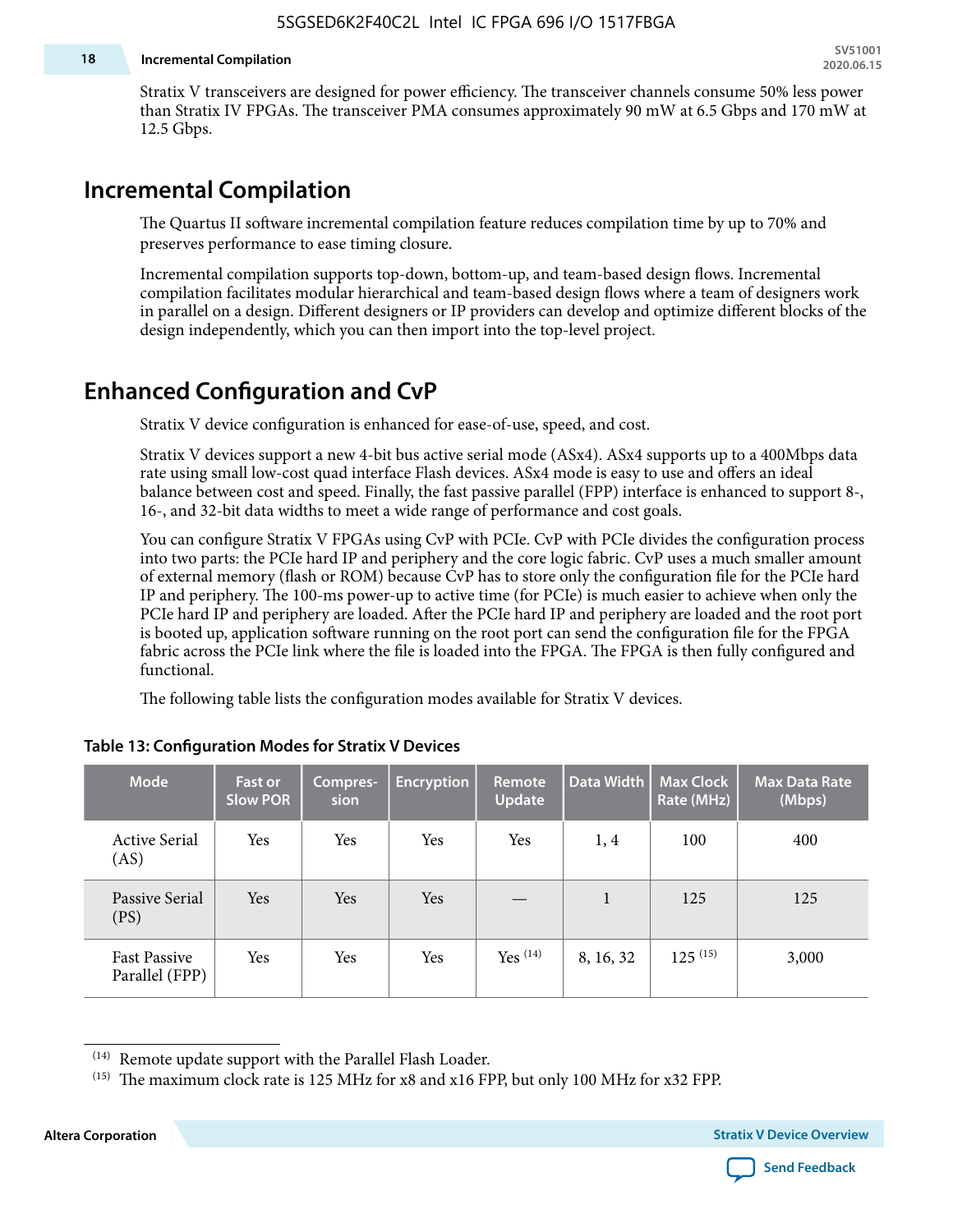| <b>Mode</b>                     | <b>Fast or</b><br><b>Slow POR</b> | Compres-<br>sion | <b>Encryption</b> | Remote<br>Update | Data Width | <b>Max Clock</b><br>Rate (MHz) | <b>Max Data Rate</b><br>(Mbps) |
|---------------------------------|-----------------------------------|------------------|-------------------|------------------|------------|--------------------------------|--------------------------------|
| CvP                             |                                   |                  | Yes               | Yes              | 1, 2, 4, 8 |                                | 3,000                          |
| Partial<br>Reconfigura-<br>tion |                                   |                  | Yes               | Yes              | 16         | 125                            | 2,000                          |
| JTAG                            |                                   |                  |                   |                  |            | 33                             | 33                             |

### **Partial Reconfiguration**

Partial reconfiguration allows you to reconfigure part of the FPGA while other sections continue to operate.

This capability is required in systems where uptime is critical because partial reconfiguration allows you to make updates or adjust functionality without disrupting services. While lowering power and cost, partial reconfiguration also increases the effective logic density by removing the necessity to place FPGA functions that do not operate simultaneously. Instead, you can store these functions in external memory and load them as required. This capability reduces the size of the FPGA by allowing multiple applications on a single FPGA, saving board space and reducing power.

You no longer need to know all the details of the FPGA architecture to perform partial reconfiguration. Altera simplifies the process by extending the power of incremental compilation used in earlier versions of the Quartus II software.

Partial reconfiguration is supported in the following configurations:

- Partial reconfiguration through the FPP x16 I/O interface
- CvP
- Soft internal core, such as the Nios® II processor.

# **Automatic Single Event Upset Error Detection and Correction**

Stratix V devices offer single event upset (SEU) error detection and correction circuitry that is robust and easy to use.

The correction circuitry includes protection for configuration RAM (CRAM) programming bits and user memories. The CRAM is protected by a continuously running cyclical redundancy check (CRC) error detection circuit with integrated ECC that automatically corrects one or double-adjacent bit errors and detects higher order multi-bit errors. When more than two errors occur, correction is available through a core programming file reload that refreshes a design while the FPGA is operating.

The physical layout of the FPGA is optimized to make the majority of multi-bit upsets appear as independent single- or double-adjacent bit errors, which are automatically corrected by the integrated CRAM ECC circuitry. In addition to the CRAM protection in Stratix V devices, user memories include integrated ECC circuitry and are layout-optimized to enable error detection of 3-bit errors and correction for 2-bit errors.

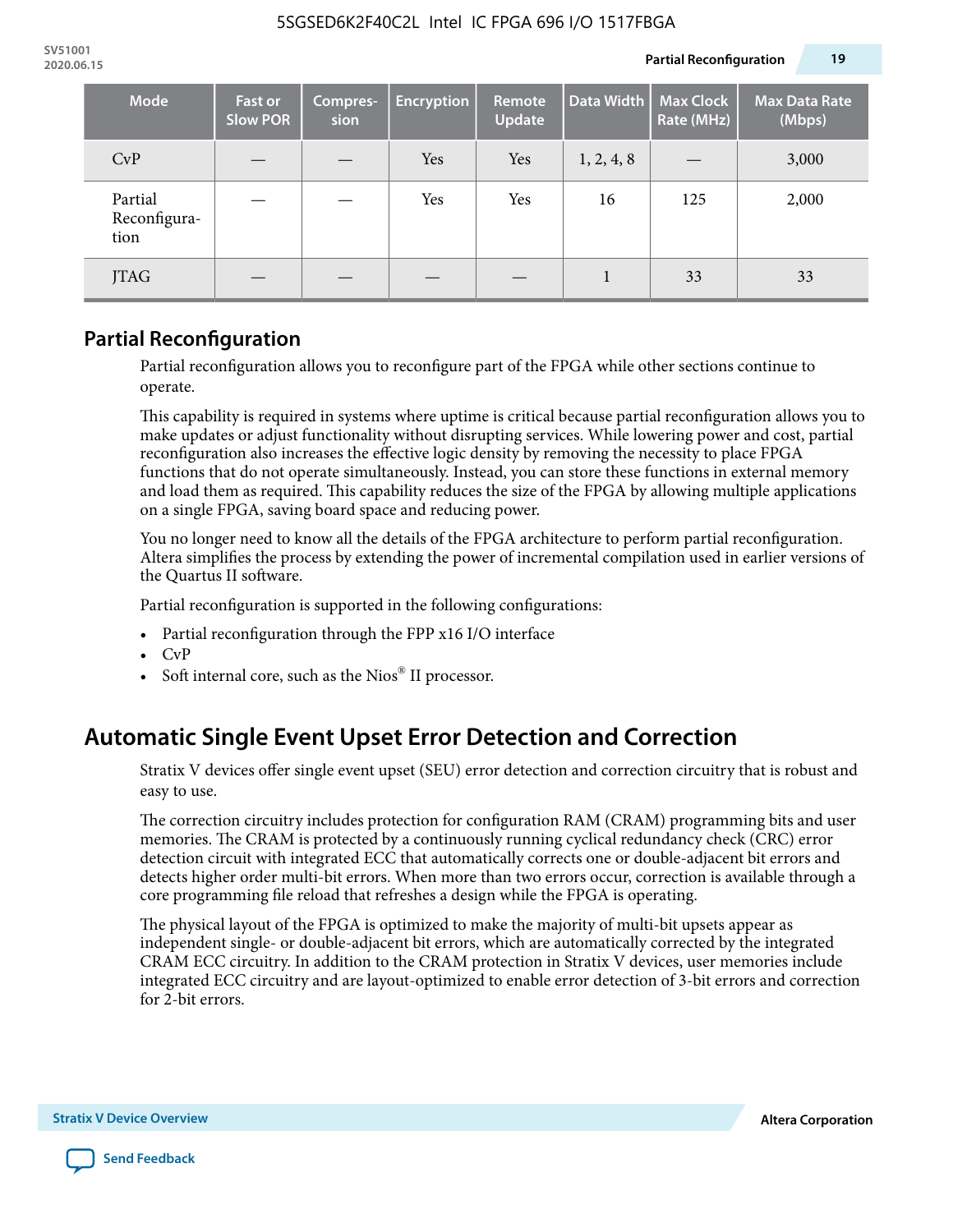### **HardCopy V Devices**

HardCopy V ASICs offer the lowest risk and lowest total cost in ASIC designs with embedded high-speed transceivers. You can prototype and debug with Stratix V FPGAs, then use HardCopy V ASICs for volume production. The proven turnkey process creates a functionally equivalent HardCopy V ASIC with or without embedded transceivers to meet all timing constraints in as little as 12 weeks.

The powerful combination of Stratix V FPGAs and HardCopy V ASICs can help you meet your design requirements. Whether you plan for ASIC production and require the lowest-risk, lowest-cost path from specification to production or require a cost reduction path for your FPGA-based systems, Altera provides the optimal solution for power, performance, and device bandwidth.

# **Ordering Information**

This section describes ordering information for Stratix V GT, GX, GS, and E devices.

The following figure shows the ordering codes for Stratix V devices.

**Altera Corporation** 

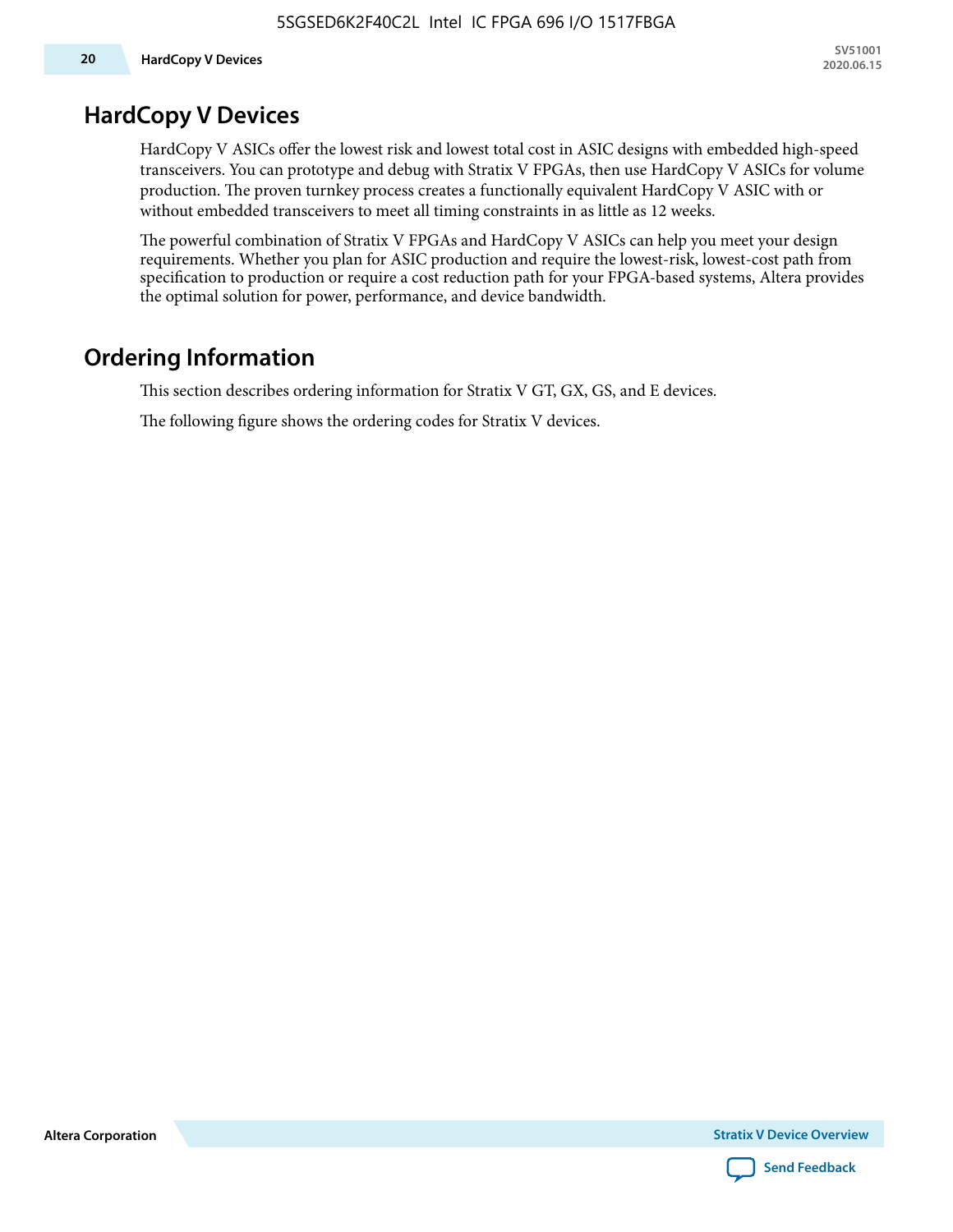#### **Figure 2: Ordering Information for Stratix V Devices**



(1) Stratix V mainstream "M" devices have exactly one instantiation of PCI Express hard IP. Extended "E" devices have either two or four instantiations of PCI Express hard IP, depending on the device and package combination. For non-transceiver Stratix V devices, this character does not appear in the part number.

(2) You can select one or two of these options, or you can ignore these options.

(3) YY parts can support transceiver operations up to 10.3125 Gbps.

(4) Contact Intel for availability.

# **Document Revision History**

| <b>Document</b><br><b>Version</b> | <b>Changes</b>                                                                                                                                            |
|-----------------------------------|-----------------------------------------------------------------------------------------------------------------------------------------------------------|
| 2020.06.15                        | Updated Figure: Ordering Information for Stratix V Devices:<br>• Added the RoHS ordering information.<br>• Removed "ES" from the list of optional suffix. |

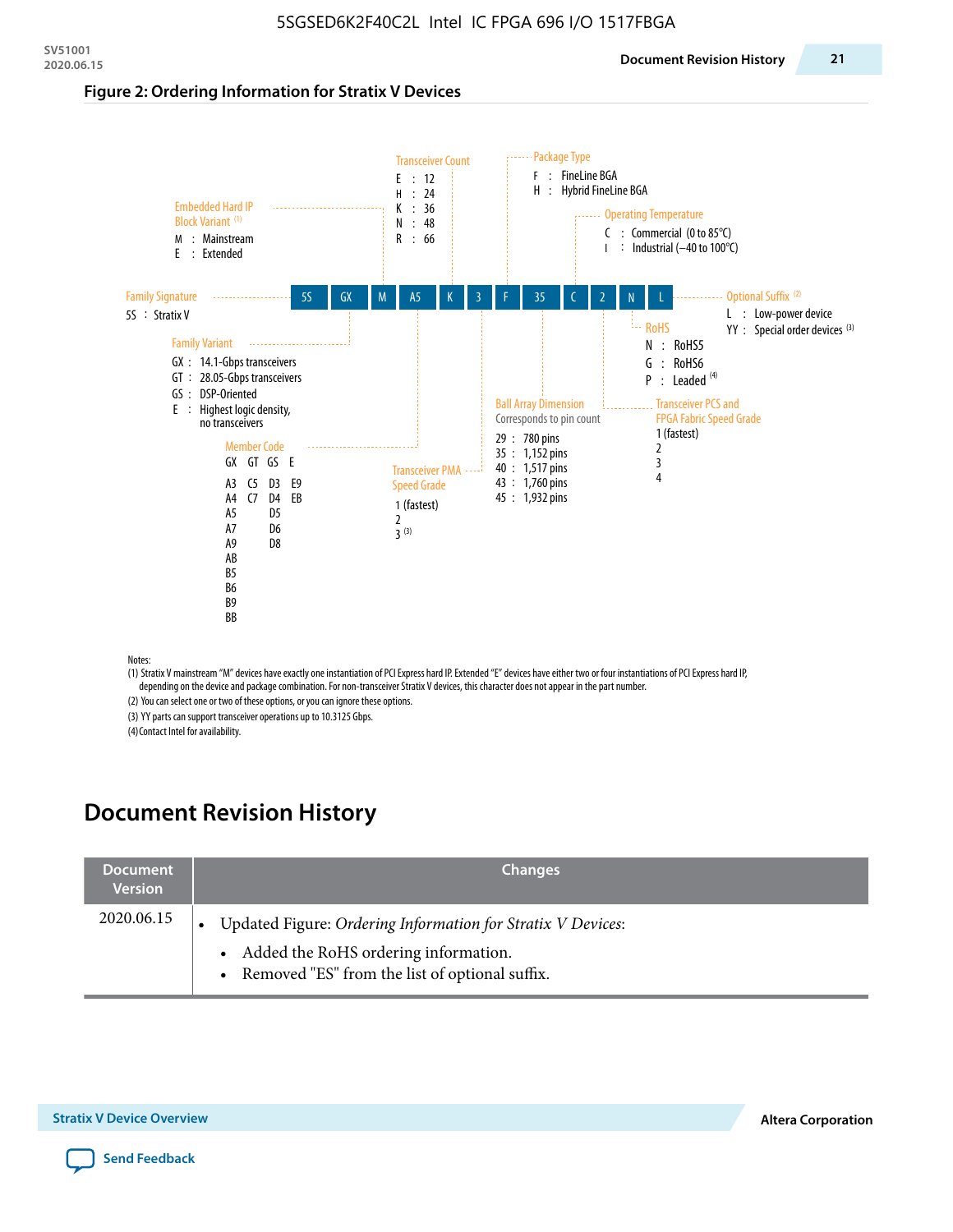#### **22 Document Revision History**

**SV51001 2020.06.15**

### **Table 14: Document Revision History**

| <b>Date</b>   | <b>Version</b> | <b>Changes Made</b>                                                                                                                                                                                                                                                                                                                                                                                                                                                                                                                                                                |
|---------------|----------------|------------------------------------------------------------------------------------------------------------------------------------------------------------------------------------------------------------------------------------------------------------------------------------------------------------------------------------------------------------------------------------------------------------------------------------------------------------------------------------------------------------------------------------------------------------------------------------|
| October 2015  | 2015.10.01     | Changed heading in the "Ordering Information for Stratix V<br>Devices" figure to "Embedded Hard IP Block Variant".                                                                                                                                                                                                                                                                                                                                                                                                                                                                 |
| January 2015  | 2015.01.15     | Added ALM counts and device package sizes to the four<br>device family features tables.<br>In the "Stratix V GX Device Features" table, changed the<br>$\bullet$<br>number of DDR3 SDRAM x72 DIMM Interfaces for the<br>5SGXA3 and 5SGXA4 devices to 6. Also added footnote<br>to this row.<br>Deleted listings for 40GBASE-R and 100GBASE-R<br>Ethernet from the "Transceiver PCS Features" table in the<br>"Low-Power Serial Transceivers" section.<br>Added YY code to the Optional Suffix category in the<br>$\bullet$<br>"Ordering Information for Stratix V Devices" figure. |
| April 2014    | 2014.04.08     | Updated "Variable precision DSP blocks" section of the<br>"Features Summary" table to 600 MHz performance.                                                                                                                                                                                                                                                                                                                                                                                                                                                                         |
| April 2014    | 2014.04.03     | Updated GPIOs section of the "Features Summary" table<br>to 1.6 Gbps LVDS.<br>Changed clocking speed to 800 MHz in the "Features<br>Summary" and the "Clocking" sections.                                                                                                                                                                                                                                                                                                                                                                                                          |
| January 2014  | 2014.01.10     | Added link to Altera Product Selector in the "Stratix V<br>Family Plan" section.<br>Corrected DDR2 performance from 533 MHz to<br>$\bullet$<br>400 MHz.<br>Updated "Device Migration List Across All Stratix V<br>Device Variants" table.                                                                                                                                                                                                                                                                                                                                          |
| May 2013      | 2013.05.06     | Added link to the known document issues in the<br>$\bullet$<br>Knowledge Base.<br>Updated backplane support information.<br>Added a note about the number of I/Os to each table in<br>the "Stratix V Family Plan" section.<br>Updated the "Ordering Information for Stratix V<br>$\bullet$<br>Devices" figure.                                                                                                                                                                                                                                                                     |
| December 2012 | 3.1            | Updated Table 6 and Table 13.<br>Updated Figure 2.<br>$\bullet$                                                                                                                                                                                                                                                                                                                                                                                                                                                                                                                    |
| June 2012     | 3.0            | Converted chapter to stand-alone format and removed<br>from the Stratix V handbook.<br>Changed title of document to Stratix V Device Overview<br>$\bullet$<br>Updated Figure 1.<br>$\bullet$<br>Minor text edits.                                                                                                                                                                                                                                                                                                                                                                  |

**Altera Corporation** 

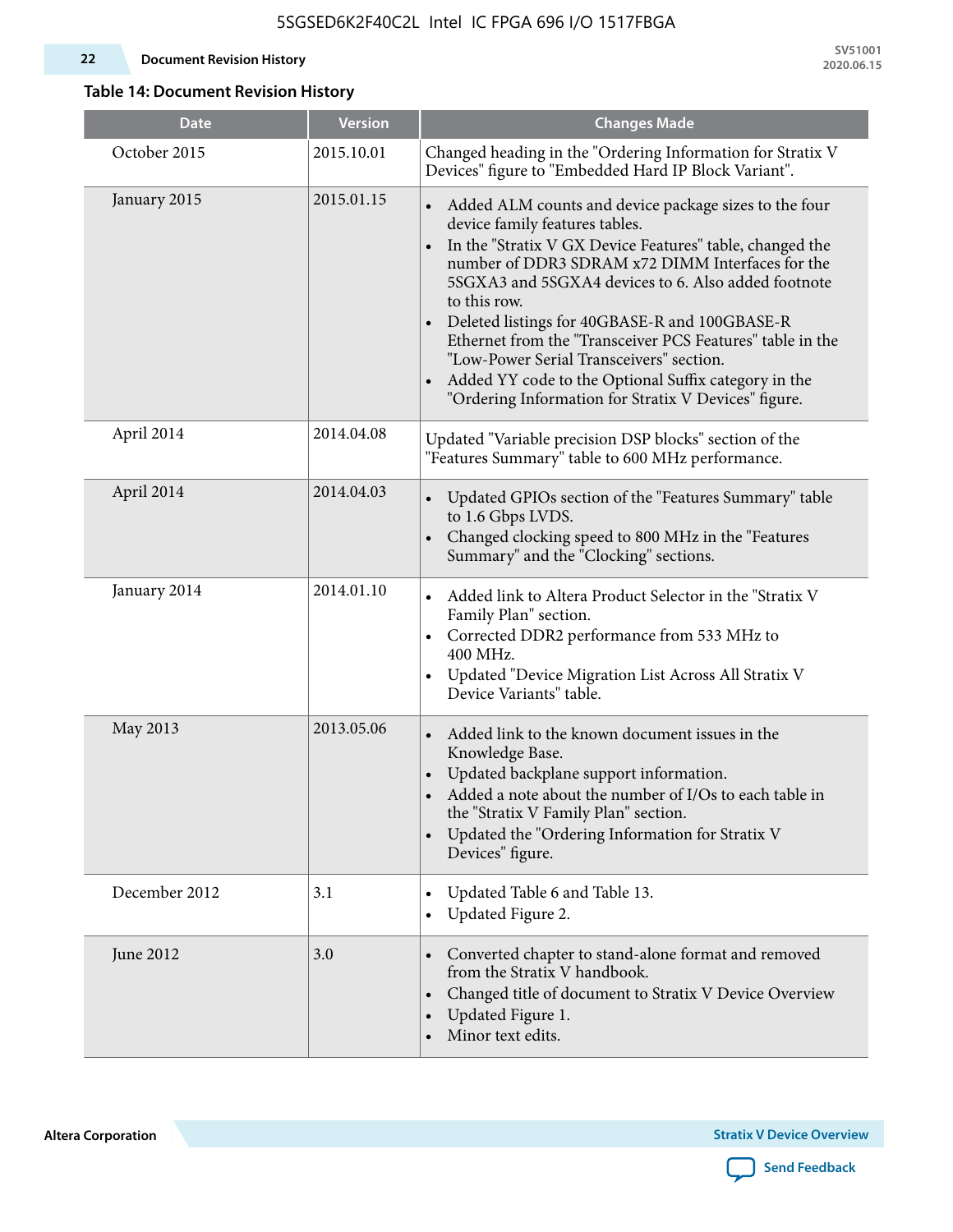**SV51001**

| <b>Date</b>    | <b>Version</b> | <b>Changes Made</b>                                                                                                                                                                                                                                   |
|----------------|----------------|-------------------------------------------------------------------------------------------------------------------------------------------------------------------------------------------------------------------------------------------------------|
| February 2012  | 2.3            | Updated Table 1-2, Table 1-3, Table 1-4, and Table 1-5.<br>Updated Figure 1-2.<br>Updated "Automatic Single Event Upset Error Detection<br>and Correction" on page 18.<br>Minor text edits.<br>$\bullet$                                              |
| December 2011  | 2.2            | Updated Table 1-2 and Table 1-3.                                                                                                                                                                                                                      |
| November 2011  | 2.1            | Changed Stratix V GT transceiver speed from 28 Gbps to<br>28.05 Gbps.<br>Updated Figure 1-2.                                                                                                                                                          |
| November 2011  | 2.0            | Revised Figure 1-2.<br>Updated Table 1-5.<br>Minor text edits.                                                                                                                                                                                        |
| September 2011 | 1.10           | Updated Table 1-2, Table 1-3, and Table 1-4.                                                                                                                                                                                                          |
| September 2011 | 1.9            | Updated Table 1-1, Table 1-2, Table 1-3, Table 1-4, and<br>Table $1-5$ .<br>Updated Figure 1-2.<br>Minor text edits.                                                                                                                                  |
| June 2011      | 1.8            | Changed 800 MHz to 1,066 MHz for DDR3 in Table 1-8<br>and in text.                                                                                                                                                                                    |
| May 2011       | 1.7            | For Stratix V GT devices, changed 14.1 Gbps to<br>12.5 Gbps.<br>• Changed Configuration via PCIe to Configuration via<br>Protocol<br>Updated Table 1–1, Table 1–2, Table 1–3, Table 1–4,<br>Table 1-5, and Table 1-6.<br>• Chapter moved to Volume 1. |
| January 2011   | 1.6            | Added Stratix V GS information.<br>Updated tables listing device features.<br>Added device migration information.<br>$\bullet$<br>Updated 12.5-Gbps transceivers to 14.1-Gbps<br>$\bullet$<br>transceivers                                            |
| December 2010  | 1.5            | Updated Table 1-1.                                                                                                                                                                                                                                    |
| December 2010  | 1.4            | Updated Table 1-1.<br>Updated Figure 1-2.<br>Converted to the new template.<br>Minor text edits.                                                                                                                                                      |

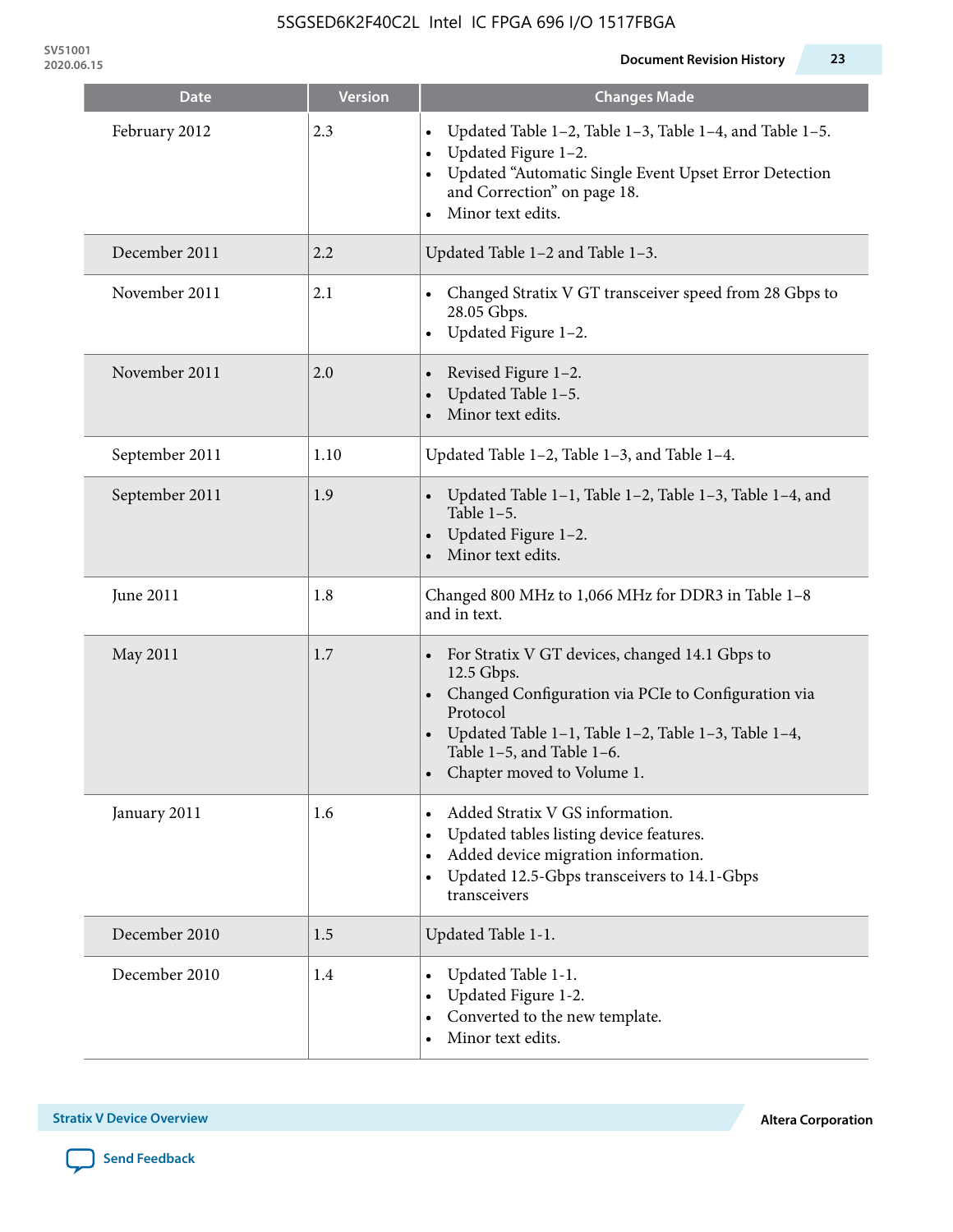### 5SGSED6K2F40C2L Intel IC FPGA 696 I/O 1517FBGA



**24 Document Revision History**

| <b>Date</b>      | <b>Version</b> | <b>Changes Made</b>                                                                                                                                                                                                                                                                                                                                                                               |
|------------------|----------------|---------------------------------------------------------------------------------------------------------------------------------------------------------------------------------------------------------------------------------------------------------------------------------------------------------------------------------------------------------------------------------------------------|
| <b>July 2010</b> | 1.3            | Updated Table 1-5                                                                                                                                                                                                                                                                                                                                                                                 |
| <b>July 2010</b> | 1.2            | Updated "Features Summary" on page 1-2<br>Updated resource counts in Table 1-1 and Table 1-2<br>Removed "Interlaken PCS Hard IP" and "10G Ethernet<br>Hard IP"<br>• Added "40G and 100G Ethernet Hard IP (Embedded<br>HardCopy Block)" on page 1-7<br>Added information about Configuration via PCIe<br>Added "Partial Reconfiguration" on page 1-12<br>Added "Ordering Information" on page 1-14 |
| May 2010         | 1.1            | Updated part numbers in Table $1-1$ and Table $1-2$                                                                                                                                                                                                                                                                                                                                               |
| April 2010       | 1.0            | Initial release                                                                                                                                                                                                                                                                                                                                                                                   |

**Altera Corporation**